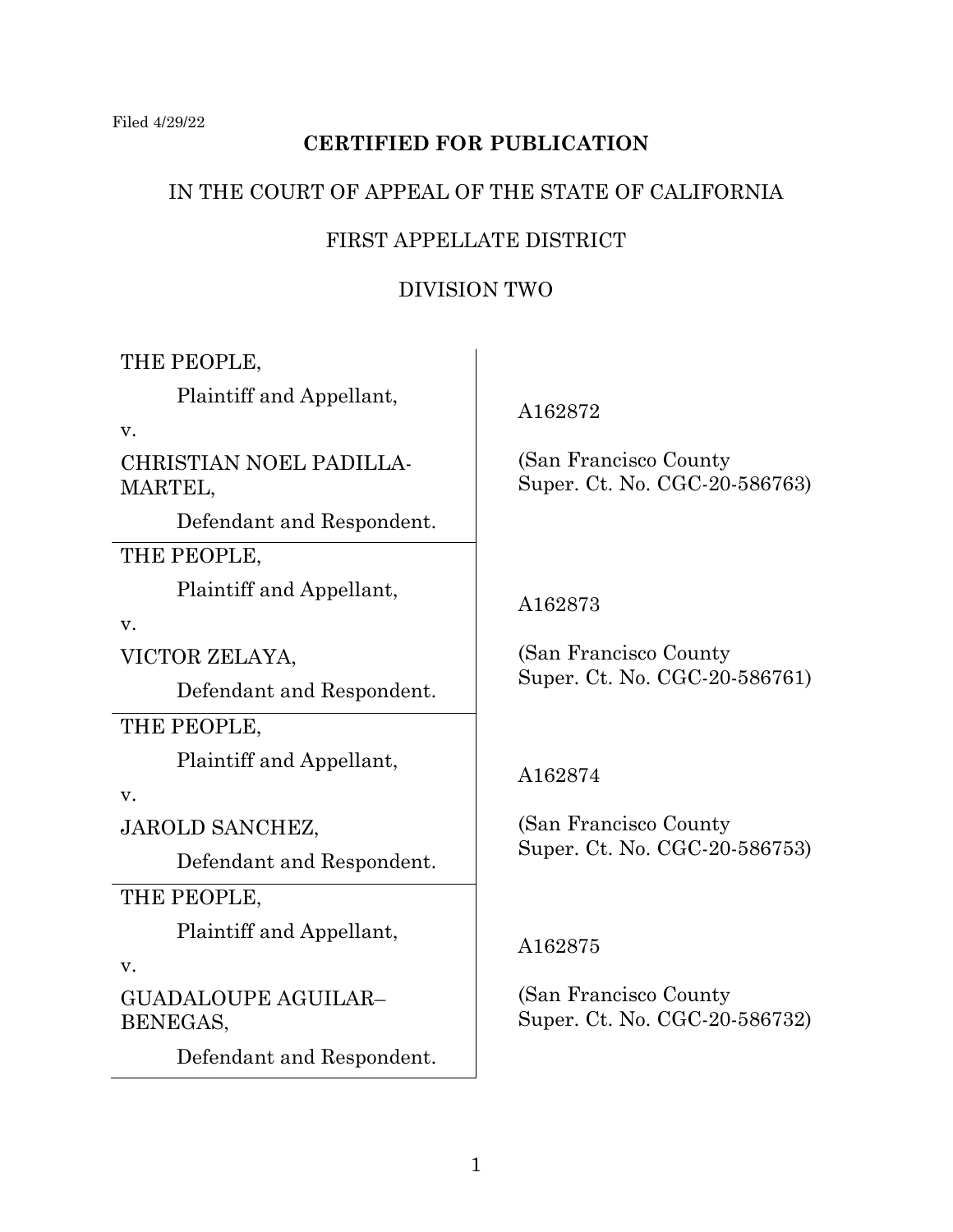In these civil actions, the People, by the San Francisco City Attorney (City) allege defendants Christian Noel Padilla-Martel, Victor Zelaya, Jarold Sanchez, and Guadaloupe Aguilar-Benegas are street-level drug dealers whose drug-dealing activities in the Tenderloin neighborhood create a public nuisance (Civ. Code, §§ 3479, 3480) and violate the unfair competition law (Bus. & Prof. Code, § 17200 et seq.) (UCL).

Before a trial on the merits of its claims, the City moved for preliminary injunctions against defendants that would prohibit them from entering a 50-block exclusion zone in the heart of San Francisco. There was no dispute about the conditions in the Tenderloin. Defendants acknowledged the area is "facing a drug-related health crisis," and the trial court found the City established the neighborhood is "rife with illegal drug-dealing" and related activities. Nor was there any dispute that the City has authority to seek injunctive relief to address public nuisances and UCL violations; defendants and the trial court agreed, for example, that the City could enjoin individuals from engaging in illegal drug selling in the Tenderloin.

But the trial court denied the City's motions for preliminary injunctions on two independent grounds, both based on the scope of the proposed injunctions. First, the trial court determined that a stay-away order—as opposed to an injunction prohibiting certain conduct—is not an authorized remedy under either the public nuisance law or the UCL. Second, even assuming stay-away orders are available statutory remedies, the trial court concluded the specific injunctive relief the City requested would be constitutionally impermissible under the facts of these cases. The court determined that excluding defendants from such a large area in the center of San Francisco implicates the constitutional right to intrastate travel—that is, the right to travel locally through public spaces and roads—and the City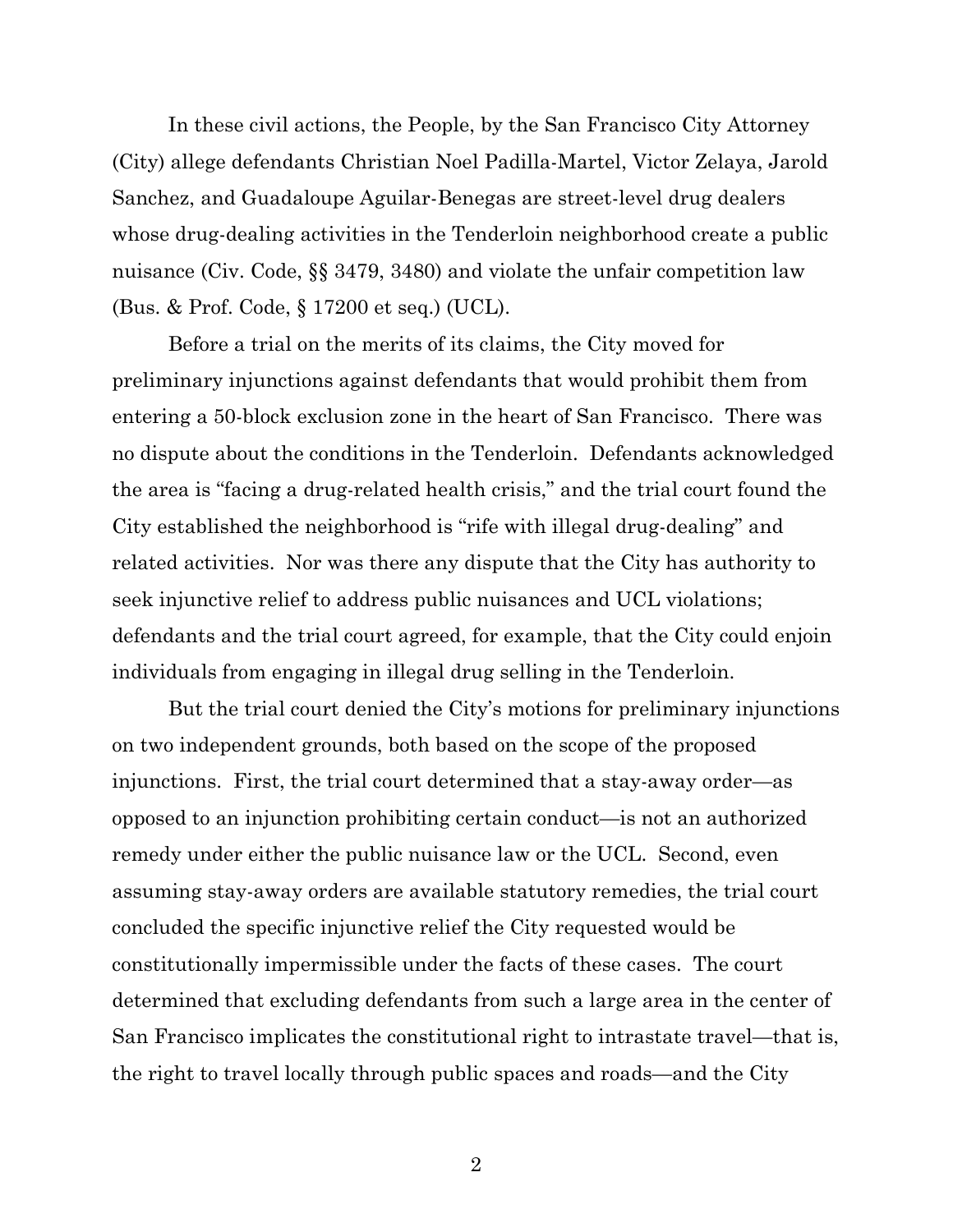failed to meet its evidentiary burden of convincing the court that its proposed remedy was sufficiently tailored to minimally infringe upon the protected interests at stake.

The City appeals, challenging both grounds for denying its motions. Unlike the trial court, we are not prepared to hold that a stay-away order could *never* be a potential remedy for a public nuisance or unfair business practice in an appropriate case. However, the City has failed to show error in the trial court's finding that the proposed stay-away orders are insufficiently tailored to pass constitutional muster based on the evidentiary record before it. Accordingly, we affirm.

# **FACTUAL AND PROCEDURAL BACKGROUND** *The City's Complaints*

In September 2020, the City filed similar civil complaints against each defendant, and against 24 other individuals whose cases are not before us, asserting public nuisance and UCL claims. In each complaint, the City sought a permanent injunction ordering the defendant "to stay away from the proposed Tenderloin Drug Abatement Area and any area of the City and County of San Francisco where DEFENDANT has engaged in the illegal sale of controlled substances." The "proposed Tenderloin Drug Abatement Area" (abatement area) comprises about 50 square blocks and covers over 221 acres.[1](#page-2-0) The City sought liability of up to \$6,000 for each violation of the injunction and civil penalties of up to \$2,500 for each violation of the UCL, plus fees and costs.

<span id="page-2-0"></span><sup>1</sup> The borders of the abatement area are Ninth Street from Mission Street to Market Street, north on Larkin Street to Turk Street, west on Turk to Van Ness Avenue, north to Geary Street, east to Powell Street, south to Market, southwest to Fifth Street, south on Fifth to Mission, and Mission to Ninth.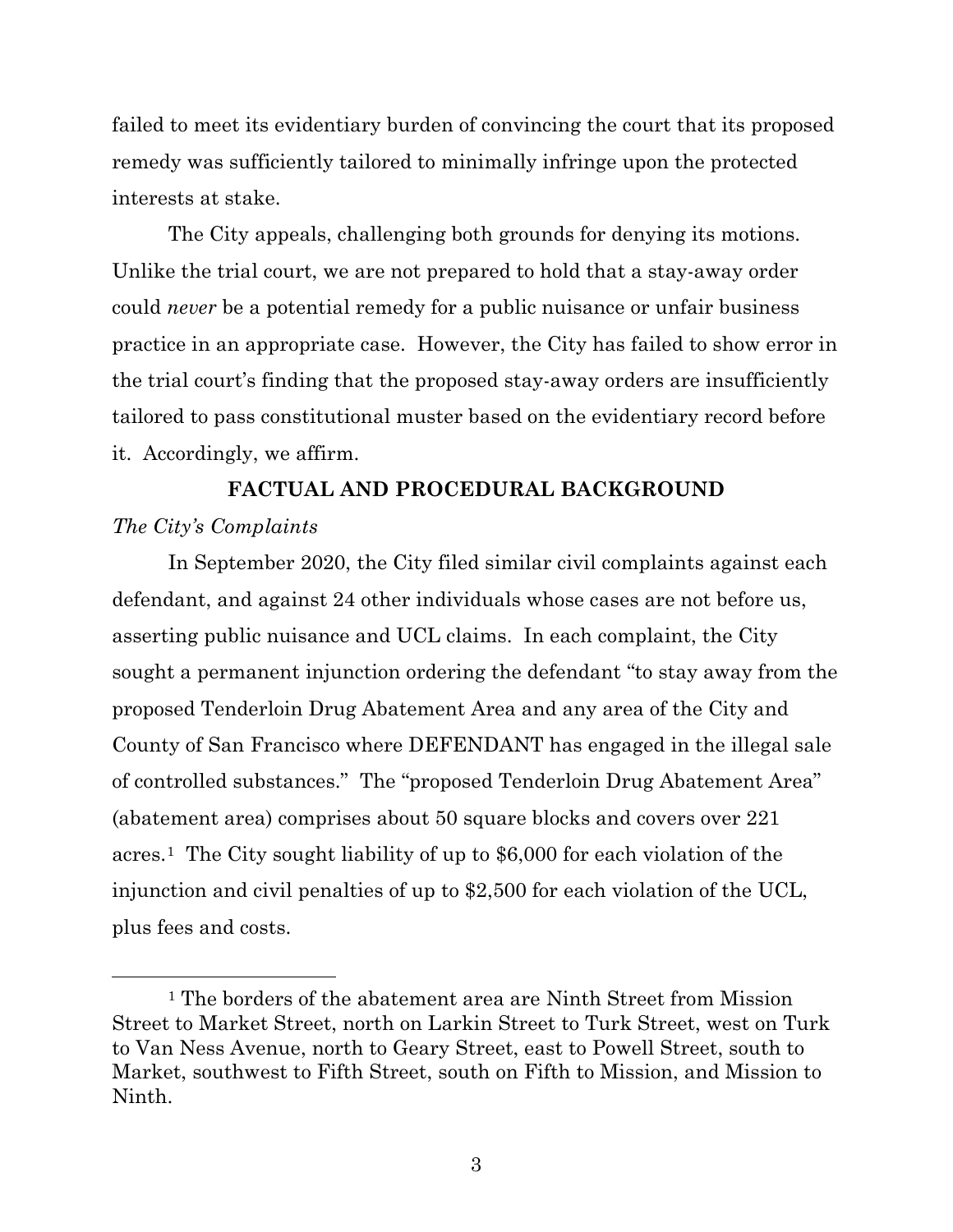## *Motions for Preliminary Injunctions*

In March 2021, the City filed a motion for preliminary injunction against each of the four defendants.[2](#page-3-0) The City asked the court to issue stayaway orders prohibiting defendants from entering the abatement area with limited exceptions for (1) riding public transit (but not getting on or off) either by bus along the western boundary of the abatement area or by train running underground through the Tenderloin, (2) using one side of the sidewalk on one street for half a block if necessary to go to scheduled federal court appearances, and (3) making "a scheduled visit to a particular location" in the abatement area "to conduct specified lawful business on a designated date and time," but "only with the PEOPLE's advance written and filed stipulation" and with the requirement that the defendant carry a copy of the stipulation.[3](#page-3-1) A violation of the proposed injunction would subject a defendant to criminal proceedings under Penal Code section 166.

<sup>3</sup> The exceptions provided in the proposed injunctions were:

<span id="page-3-0"></span><sup>2</sup> The City states in its opening brief that these four defendants' cases are the first to reach the preliminary injunction stage, and this is the reason the other 24 defendants are not parties to these consolidated appeals. Defendants respond it is more accurate to say these are the only cases being litigated; they assert the City has failed to serve most of the other named defendants and one defendant has died.

<span id="page-3-1"></span><sup>&</sup>quot;a. DEFENDANT is allowed to travel underground through the Tenderloin Drug Abatement Area on BART and Muni Metro. DEFENDANT, however, may not board or leave the trains at Civic Center Station or Powell Street Station.

<sup>&</sup>quot;b. DEFENDANT is allowed to travel on public transit buses along Van Ness Avenue. DEFENDANT may not board or leave the bus within the Tenderloin Drug Abatement Area.

<sup>&</sup>quot;c. If DEFENDANT has a scheduled federal court appearance at 450 Golden Gate Avenue and the Golden Gate entrance is not available to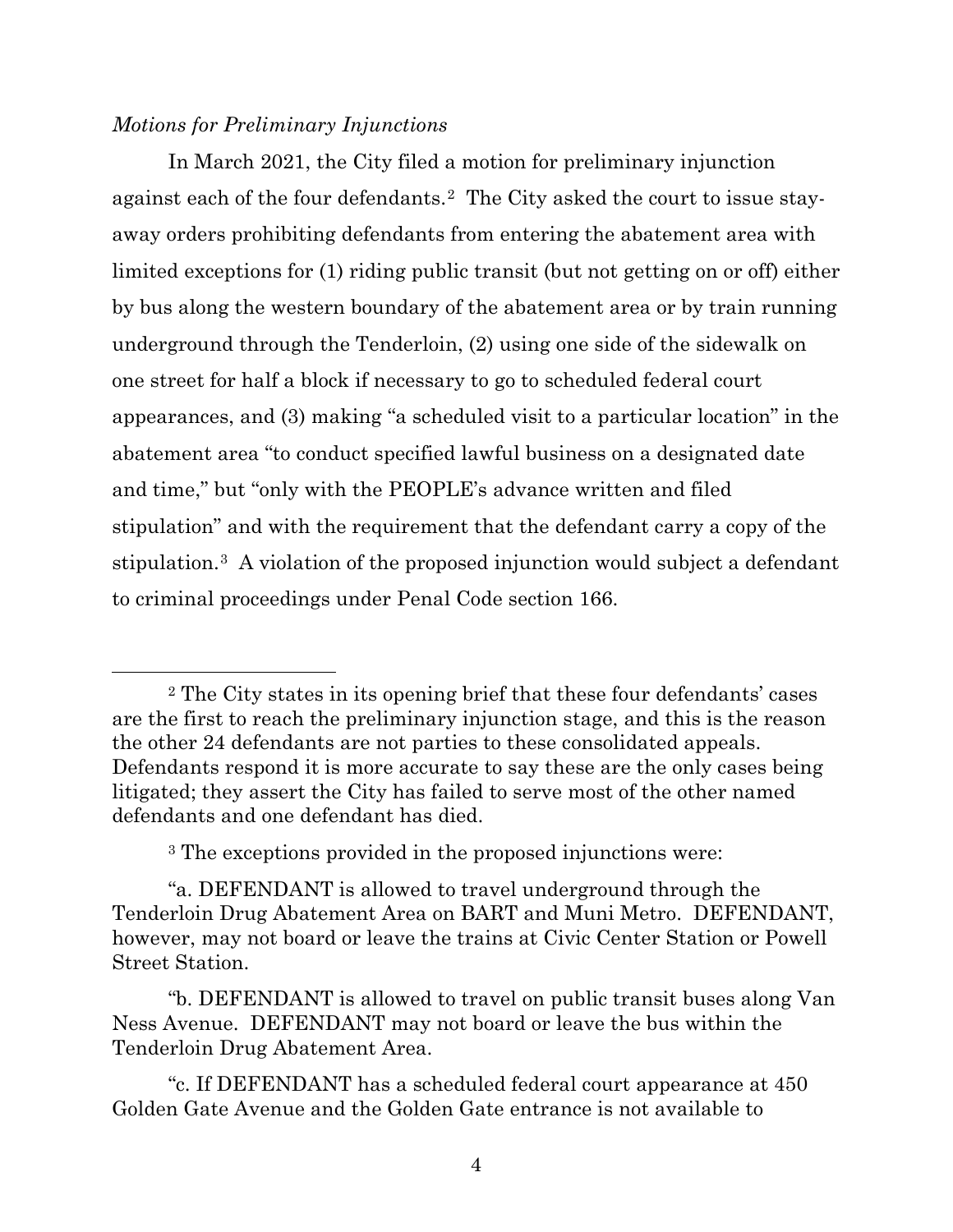The City supported its motions with declarations from San Francisco police officers and members of the community that described drug dealing, drug use, and associated crime and disruptive activities in the Tenderloin neighborhood.

The City submitted a declaration from San Francisco Police Captain Carl Fabbri, who as of the date of his declaration in March 2021, was the commanding officer of the Tenderloin police district, which is one of 10 police districts in San Francisco.<sup>[4](#page-4-0)</sup> According to Fabbri, "the overall crime rates in the Tenderloin are historically about three times higher than in the City overall on a per capita basis," it "is the epicenter of illegal drug sales in the City," and "the situation [in the neighborhood] has worsened in recent years and months." In 2020, there were 600 arrests for drug dealing in the Tenderloin, and officers seized over \$288,000 in cash and more than 18 kilograms of heroin, cocaine, methamphetamine, and fentanyl. In addition, drug overdoses have increased in recent years. There were 699 drug overdose deaths in San Francisco in 2020,<sup>[5](#page-4-1)</sup> up from 441 overdose deaths in 2019 and 259 in 2018.

<span id="page-4-0"></span><sup>4</sup> The City's proposed abatement area encompasses most of the Tenderloin police district plus a few streets in the Northern police district.

<span id="page-4-1"></span><sup>5</sup> In a declaration from February 2021, the Chief Forensic Toxicologist of the City's Office of the Chief Medical Examiner reported that 154 of the 699 overdose deaths occurred in the Tenderloin.

DEFENDANT, DEFENDANT is allowed to use the sidewalk on the south side of Turk Street from Polk Street to the Turk Street entrance.

<sup>&</sup>quot;d. DEFENDANT may, only with the PEOPLE's advance written and filed stipulation, make a scheduled visit to a particular location in the Tenderloin Drug Abatement Area to conduct specified lawful business on a designated date and time. DEFENDANT must carry a copy of said stipulation."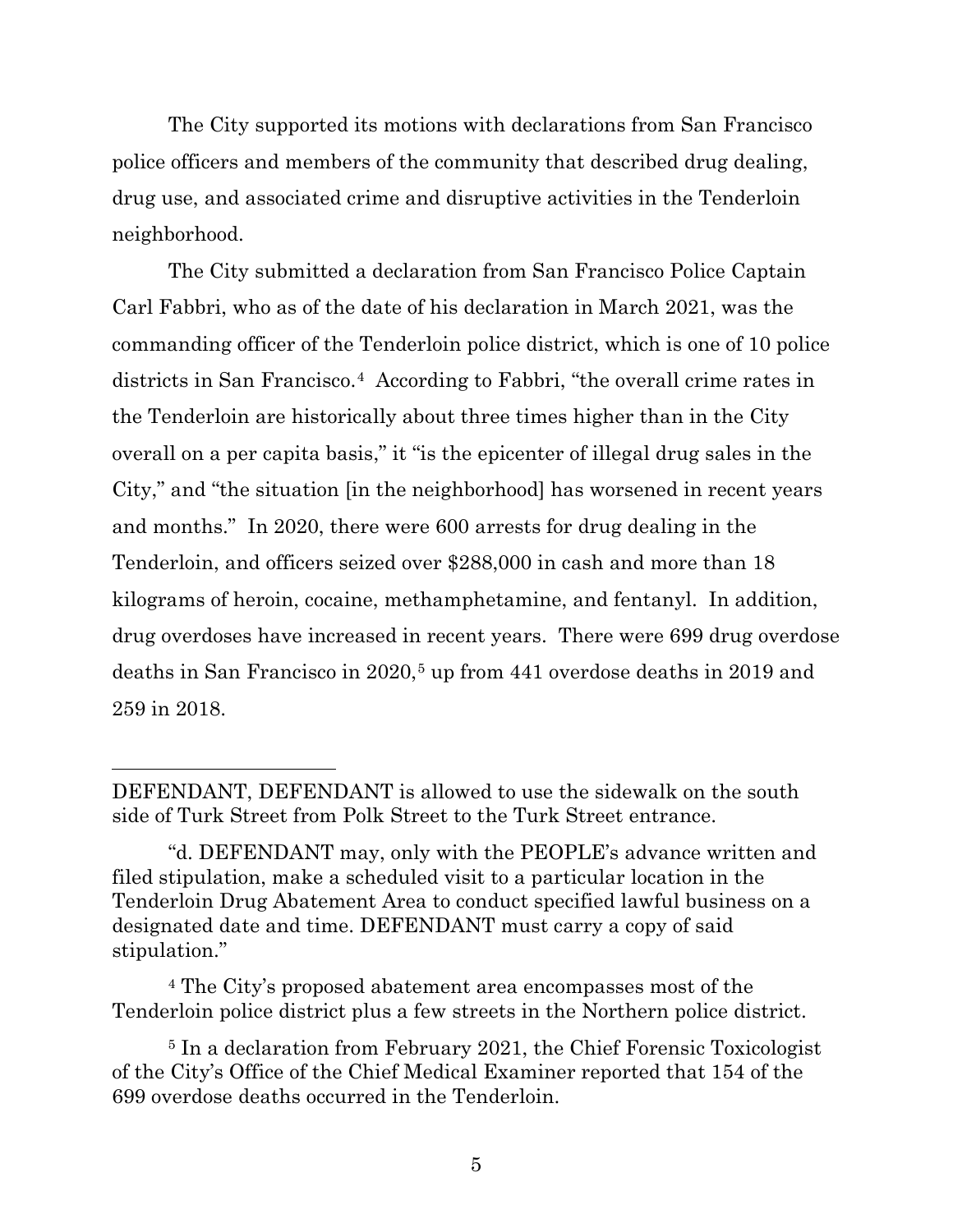Fabbri reported that approximately 125 full-time police officers were assigned to Tenderloin Station but the Tenderloin neighborhood remains the "primary place to buy or sell drugs in San Francisco and throughout the Bay Area." According to Fabbri, most drug dealers do not live in the Tenderloin. He stated that drug users are also a problem, as they commit theft crimes in the Tenderloin to buy drugs and, when using drugs, they often exhibit erratic behavior.

Fabbri opined that a civil "injunction preventing drug dealers from coming to the Tenderloin would be a useful tool to combat street drug dealing and the negative effects on the Tenderloin, beyond the tools of existing criminal laws" because "enforcing a stay-away order requires far less police resources than doing a drug bust." He believed the size and borders of the proposed abatement area were "appropriate and necessary" because "sellers are mobile, and are not confined to a particular street corner."

Officer declarations described each defendant's arrests in San Francisco for drug-related charges and for violating stay-away orders. The declarations, however, did not show that any of the defendants has been *convicted* of selling drugs, possessing drugs for sale, or violating any pre-trial stay-away orders. Padilla-Martel was arrested three times within three months in 2020.[6](#page-5-0) Zelaya was arrested three times from July 2019 to May

<span id="page-5-0"></span><sup>6</sup> On May 2, 2020, Padilla-Martell was found on the 300 block of Golden Gate Avenue with suspected fentanyl, cocaine salt, heroin, and \$446 in cash, and he admitted to police that he was conducting drug sales. On June 29, he was observed on Hyde Street between Golden Gate Avenue and McAllister Street engaging in hand-to-hand drug sales. He was arrested for violating a court order to stay 150 yards away from 300 Golden Gate Avenue, and he was found with suspected fentanyl and methamphetamine, as well as \$201 in crumpled bills. On July 20, he was seen on Hyde Street near Golden Gate Avenue engaging in hand-to-hand drug sales. On that occasion, Padilla-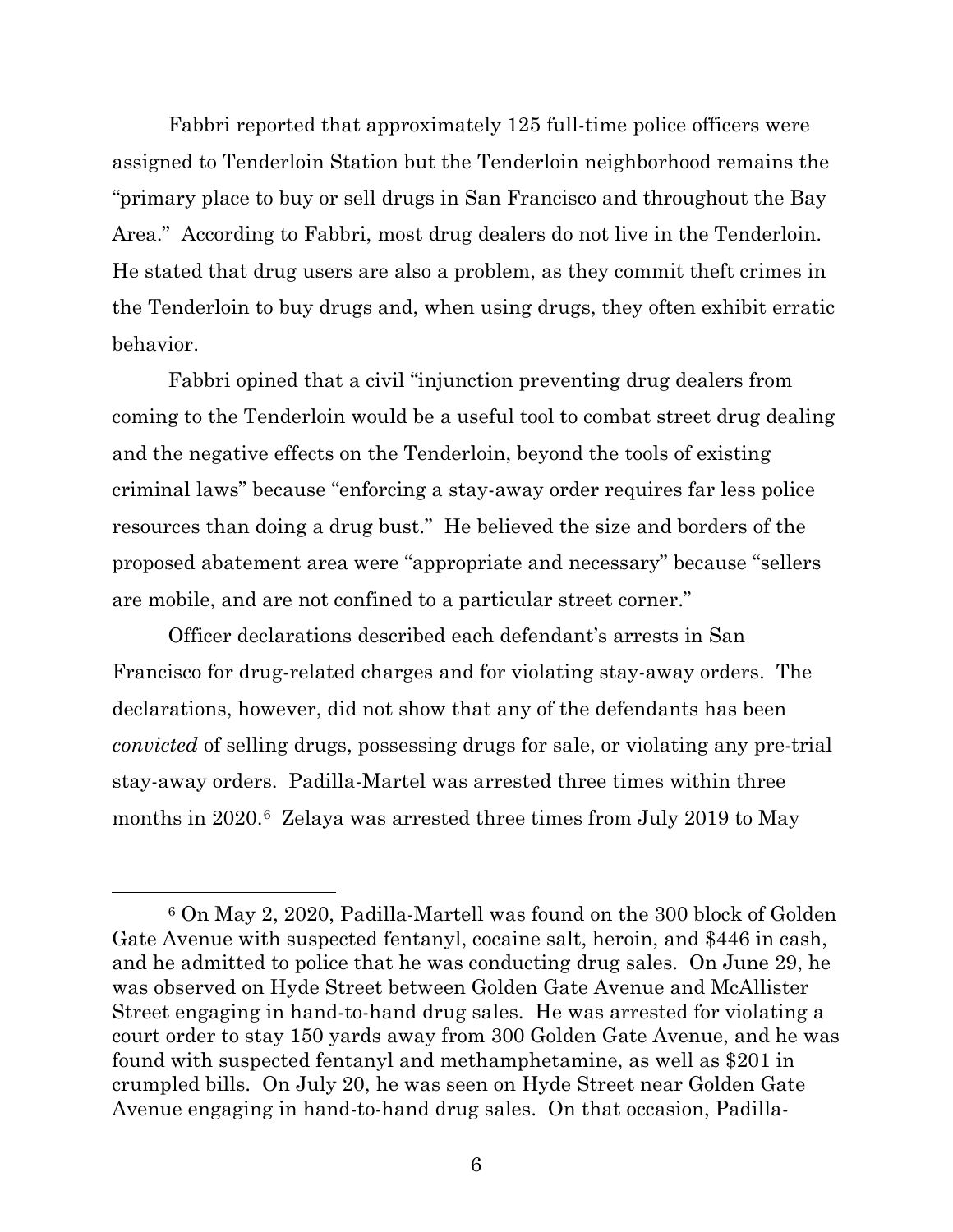2020.[7](#page-6-0) Sanchez was arrested five times between February 2020 and February 2021.[8](#page-6-1) Aguilar-Benegas was arrested on five different occasions between May 2020 and February 2021.[9](#page-6-2) 

All four defendants were Oakland residents at the time of their arrests. None of defendants' arrests involved violence, and to the extent defendants were arrested in the Tenderloin, each defendant's arrests occurred within a small portion of the proposed abatement area.<sup>10</sup>

## *Defendants' Oppositions*

Defendants opposed the motions for preliminary injunctions, arguing the City did not show a likelihood of success on the merits at trial. (Whether the City ultimately will prevail on its public nuisance and UCL claims at trial is not an issue on appeal, but defendants dispute the merits of the City's

<span id="page-6-1"></span><sup>8</sup> Three times, Sanchez was arrested around the 300 block of Golden Gate Avenue. The drugs found in his possession included suspected methamphetamine, cocaine salt, cocaine base, heroin, and fentanyl.

<span id="page-6-2"></span><sup>9</sup> On each occasion, Aguilar-Benegas was found with large amounts of cash and multiple illegal drugs, including suspected cocaine base, heroin, methamphetamine, cocaine salt, and fentanyl. She was arrested twice at 240 Hyde Street and once at 308 Turk Street. Several times, Aguilar-Benegas was also in violation of stay-away orders issued by the criminal court.

Martel had over \$1,000 and suspected fentanyl, cocaine base, and heroin, and he was again in violation of a stay-away order.

<span id="page-6-0"></span><sup>7</sup> On May 20, 2020, Zelaya was observed at Seventh and Market Streets engaged in hand-to-hand drug sales and was found with suspected fentanyl, cocaine base, heroin, and methamphetamine. He was in violation of several stay-away orders from criminal cases. One court order required Zelaya to stay away from the area bounded by Mission Street, O'Farrell Street, Van Ness Avenue, and Powell Street. Another ordered him to stay 150 yards from the area bounded by Franklin, Geary, and Market Streets.

<span id="page-6-3"></span><sup>10</sup> Zelaya was arrested three times, but only one arrest occurred within the abatement area.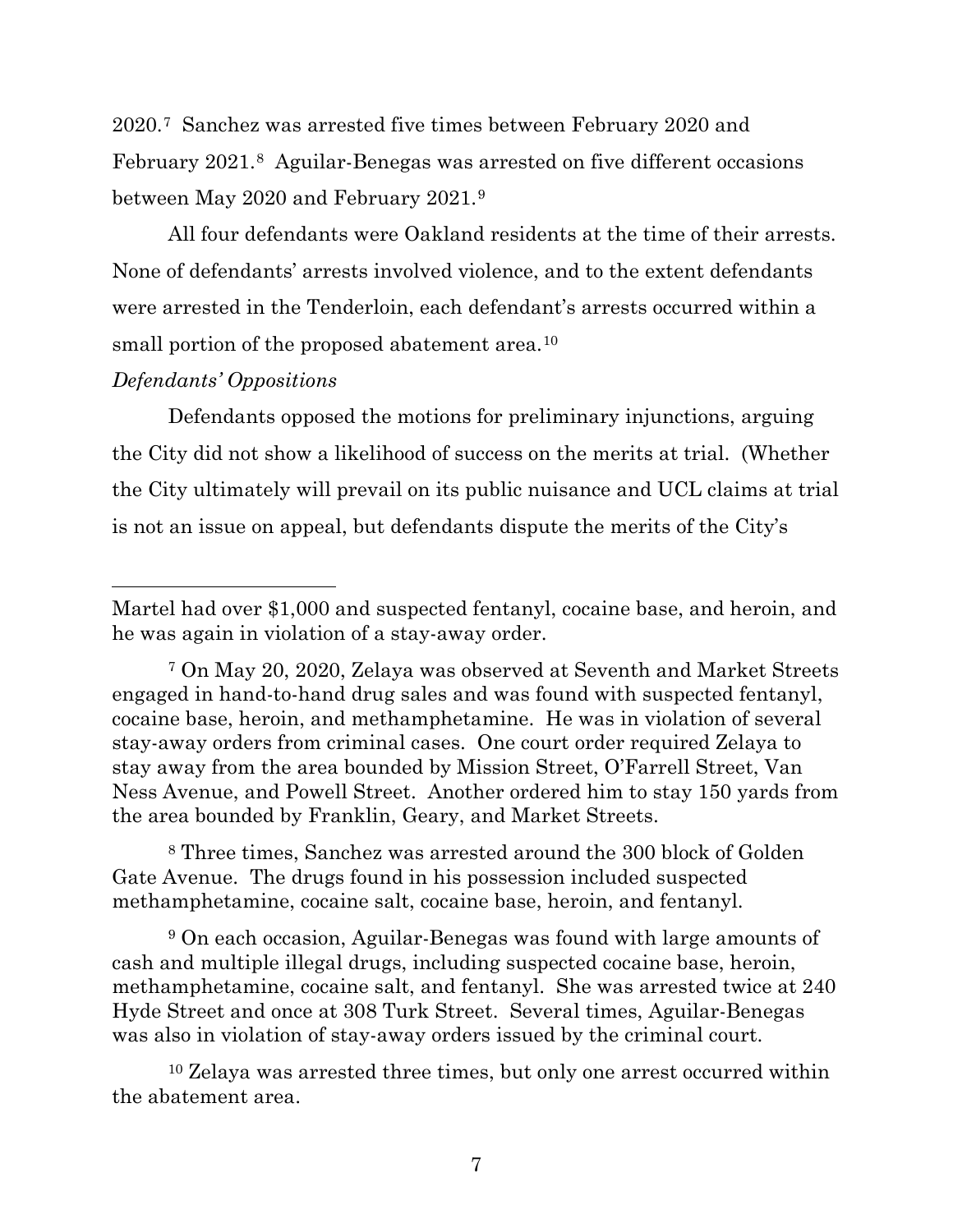claims.) Defendants also argued the City could not establish the balance of interim harms tipped in its favor and, in any event, the proposed injunctive relief was improper and overbroad. They asserted the City was using defendants as "scapegoat[s] in its ill-conceived effort to make a political point" and the proposed injunctions would harm defendants "and the community while doing nothing to increase public safety or reduce substance abuse."

Defendants submitted declarations from attorneys, social and health services providers in the Tenderloin, and professors with expertise in policing and drug laws, all of whom supported the view that the proposed injunctions would not address the serious problems facing the Tenderloin, which include poverty, housing insecurity, mental and physical health issues, drug use disorder, and food insecurity.

For example, the director of harm reduction services at the Glide Foundation, located in the Tenderloin neighborhood, stated that in her experience, "arresting individuals selling drugs on the streets of the Tenderloin has no impact on the availability of drugs for sale" as "other people simply fill in any gap." She opined, "Spending money on these lawsuits and seeking to ban people from the Tenderloin is a waste of resources and will do nothing to reduce the availability and use of drugs in the neighborhood." Two sociology professors who have published extensively on policing and punishment, Katherine Beckett and Steve Herbert of the University of Washington, stated that the use of "spatial exclusion, or banishment" (including injunctions, curfews, and stay-away orders) significantly erodes the citizenship status of those subject to exclusion and is "futile and counterproductive."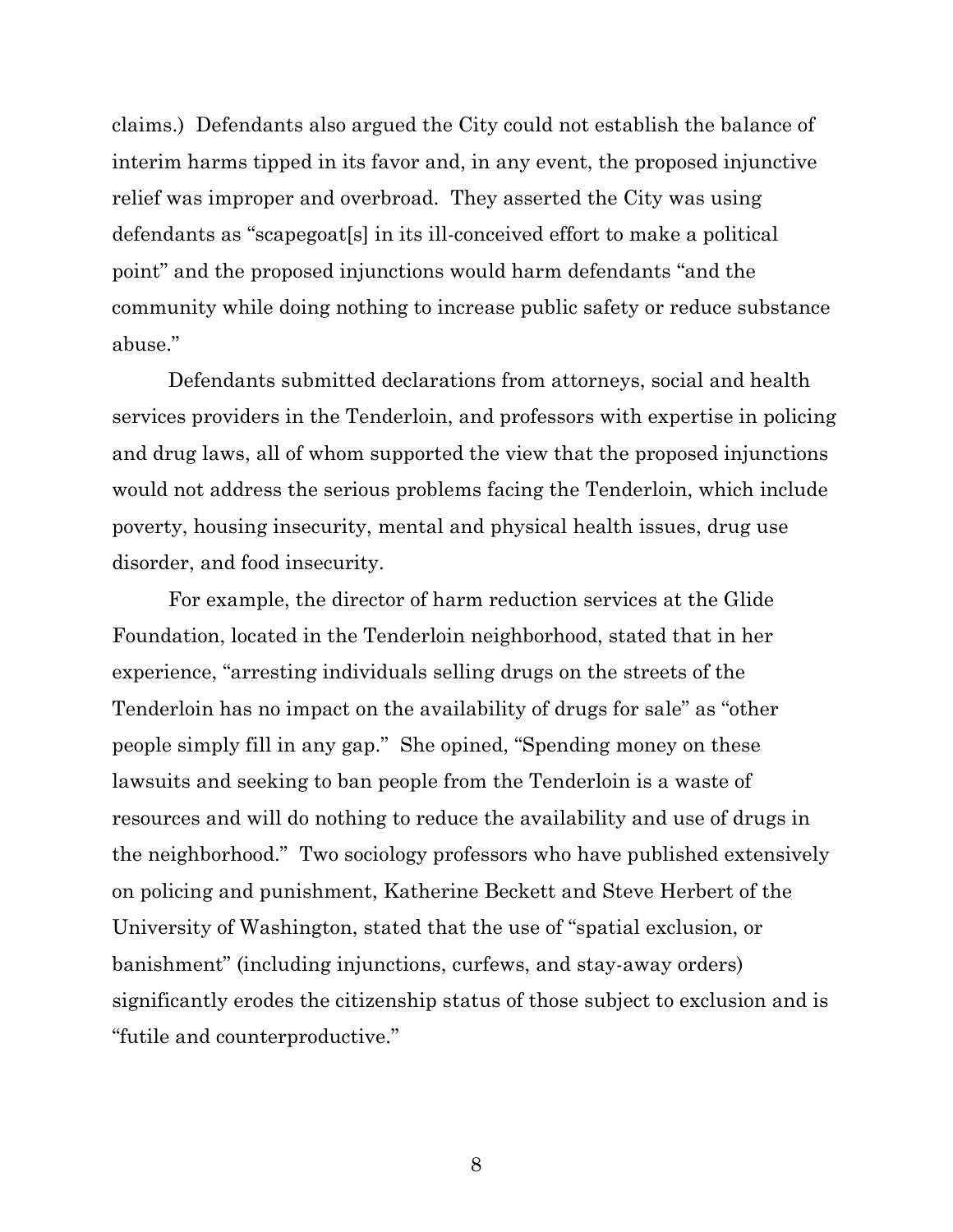The clinical director of Legal Services for Children described "the various resources, community-based organizations, and governmental agencies" that are located within the proposed abatement area, which provide "vital services" including "substance abuse treatment, emergency shelter and housing, access to public benefits, education restoration, employment readiness and extracurricular programing for youth." He believed that crime and community safety would "remain unchanged by [the proposed] injunctions."

Defendants also submitted their own declarations. Zelaya stated he was 27 years old. He lives with his wife and daughter and runs a food cart business with his wife and sister-in-law. He has two other daughters from a previous relationship who live in the Tenderloin with their grandmother. Zelaya stated he would like to visit his daughters in the Tenderloin and take them to school, to soccer matches, and to get food in the neighborhood, and he would like to be able to take them to the doctor, respond whenever they call, and be able to stay overnight at their apartment. In addition, he is aware of and would like to be able to access various services available in the Tenderloin, such as nonprofits and community organizations that assist with employment, treatment, health, and harm reduction services. Zelaya stated that barring him from the proposed abatement area "would seriously impact [his] everyday life" and he would have to find a way to be with his family without being able to meet his daughters in the Tenderloin when they call him.

Padilla-Martel stated he works painting houses and he would like to find work as a mechanic, which he has trained to do. He has a five-year-old son who lives with his grandparents, and he sends his family money every month. He has taken public transportation in San Francisco using routes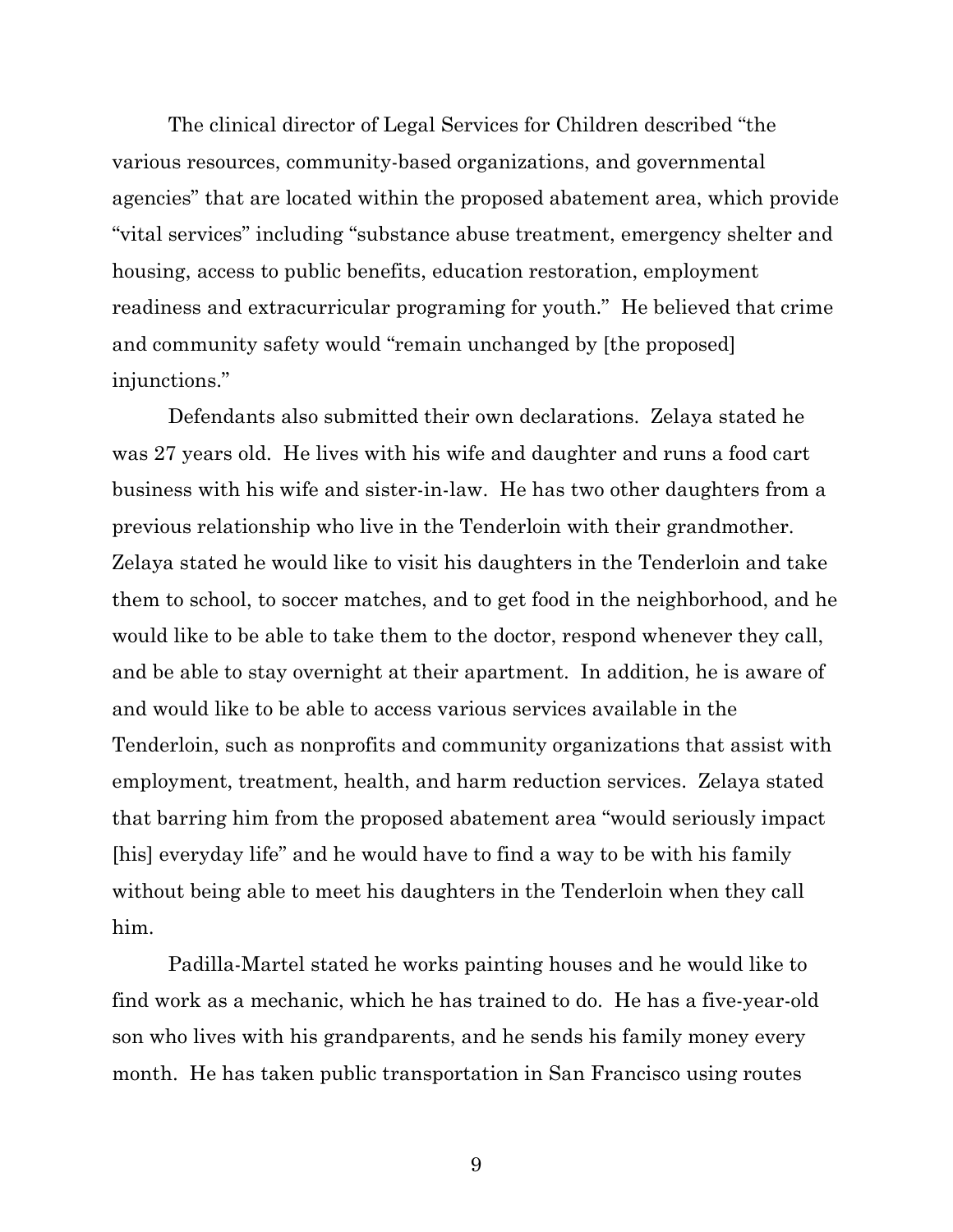that go through the Tenderloin in the past, and he plans to do so in the future.

Sanchez stated he was 23 years old. He lives with his wife, their young son, and his brother-in-law, and his wife was pregnant. He stated he is looking for work and he takes public transportation regularly, including public transportation that passes through the Tenderloin. He understands that there are nonprofits and community organizations in the Tenderloin that assist with employment, housing, and health services, and he would like to access those services.

Aguilar-Benegas stated she was 28 years old, she had two young children, and she was pregnant and expecting her third child in a few weeks. Her husband had died unexpectedly in 2020. She was contacted about scheduling an ultrasound appointment at a clinic she believed was in the Tenderloin. She understands there are nonprofits and community organizations in the Tenderloin and she would like to access those services, including help finding work and affordable housing.

### *Trial Court Ruling*

The trial court heard argument on the City's motions for preliminary injunctions and subsequently issued a comprehensive 23-page order denying the motions.

The trial court found the City's "extensive and largely undisputed" evidence showed the Tenderloin is "rife with illegal drug-dealing and other associated activities." The court found that "blatant and open-air drug sales have been increasingly common in the Tenderloin, with drug dealing occurring all day and night; that sales of narcotics take place" near children; "that neighborhood residents and workers have to move to the other side of the street or into the street to avoid drug dealers; that injection and other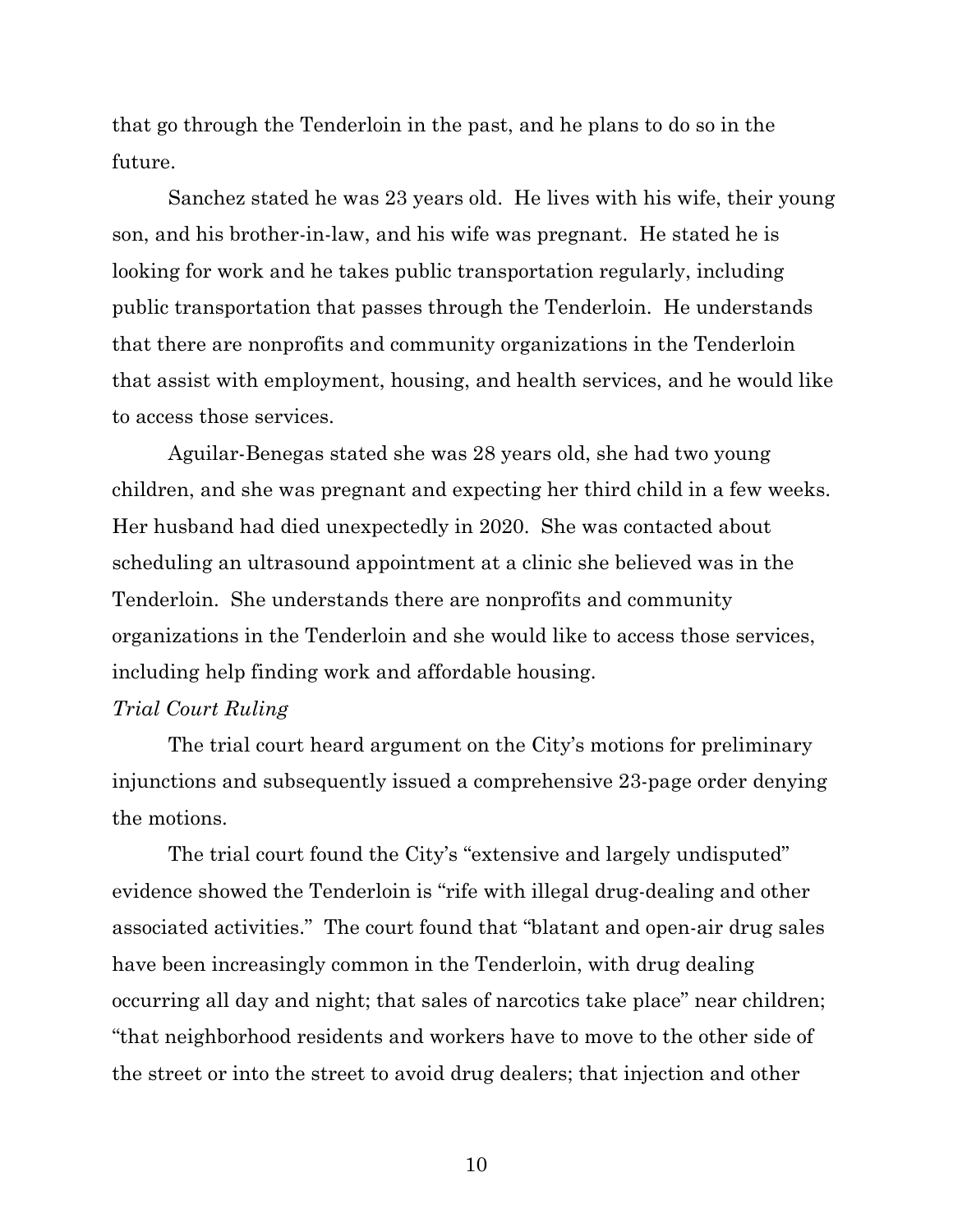open drug use is common on public streets, [and] sidewalks"; that users leave behind "crack pipes and dirty syringes, as well as human waste; and that rampant drug dealing in the Tenderloin is directly and indirectly related to numerous other crimes committed by drug dealers and their customers, including theft, weapons trafficking, and violent crimes."[11](#page-10-0) The court also found substantial evidence that each defendant engaged in illegal sales of, or possessed for sale, controlled substances in the Tenderloin on multiple occasions and violated stay-away orders issued by the criminal courts.[12](#page-10-1)

Based on these findings, the court determined the City showed a likelihood of prevailing on the merits of its claims. As to the public nuisance claim, the court reasoned, "illegal drug-dealing in the Tenderloin . . . constitutes a public nuisance that affects the entire Tenderloin neighborhood, or at the very least a considerable number of persons who reside or work in that neighborhood," and defendants' illegal activity "contributed to the overall public nuisance." As to the UCL claim, it found "[t]he UCL extends to the illegal sale of drugs," including the individual defendants' "ongoing unlawful conduct."

Nonetheless, the trial court denied the City's motions after determining the injunctive relief the City asked for was both statutorily and constitutionally impermissible. At the outset, the court concluded that neither the public nuisance law nor the UCL authorizes the "creation of an

<span id="page-10-0"></span><sup>11</sup> We grant the City's request that we take judicial notice of the Mayor of San Francisco's declaration on December 17, 2021, of a 90-day local emergency related to drug overdoses in the Tenderloin.

<span id="page-10-1"></span><sup>12</sup> We note that, from our review of the record, it appears Zelaya was arrested only once within the abatement area and was arrested just outside the area on two occasions. This does not change our analysis or disposition, however.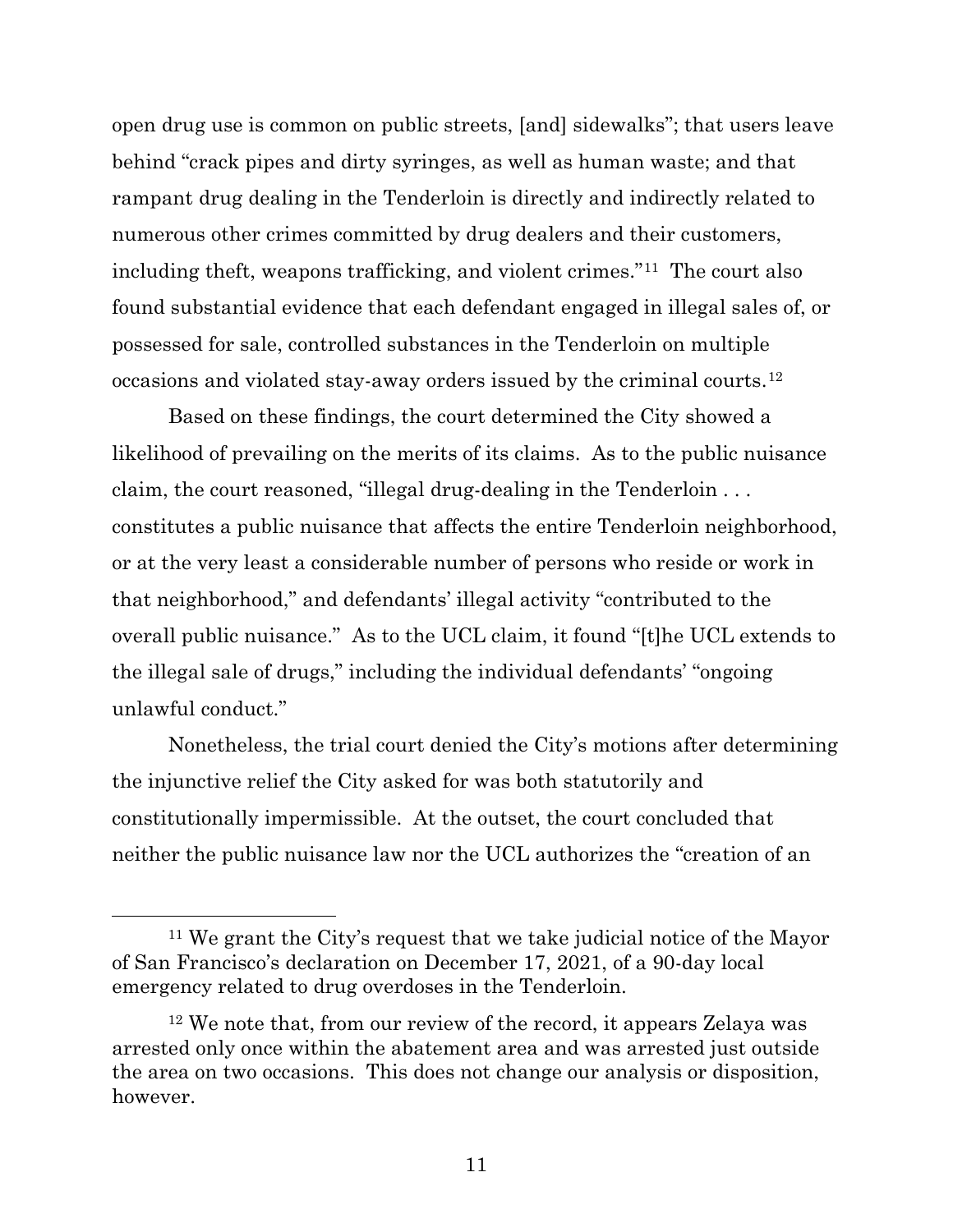exclusion zone" as a potential remedy. Distinguishing a person's conduct (which may create a nuisance or constitute an unlawful business practice) from a person's presence in a geographic location, the court inferred that the public nuisance law does not authorize the City's proposed injunctions because "abatement is equivalent to an injunction against injurious *activity* or *conduct*—not removal of a person who has engaged in such conduct." Similarly, the court reasoned, "the purpose of injunctive relief under the UCL is to prohibit unfair competitive *practices* or conduct—not to exclude the persons engaged in it."

The court further found that, even assuming stay-away orders are authorized by statute, the specific injunctive relief sought by the City in these cases would violate defendants' constitutional rights because it was not sufficiently tailored to minimally infringe upon defendants' constitutional rights to intrastate travel. The court reasoned, "By no stretch of the imagination is [the City's proposed injunctive relief] narrowly tailored. Rather than prohibit specified harmful conduct, it prohibits mere presence in the exclusion zone, at any time of the day or night and for any reason. It would preclude defendants from entering the area for any purpose, including accessing vital social and health services."

#### **DISCUSSION**

#### A. *Standard of Review*

Generally, "the question whether a preliminary injunction should be granted involves two interrelated factors: (1) the likelihood that the plaintiff will prevail on the merits, and (2) the relative balance of harms that is likely to result from the granting or denial of interim injunctive relief." (*White v. Davis* (2003) 30 Cal.4th 528, 554.)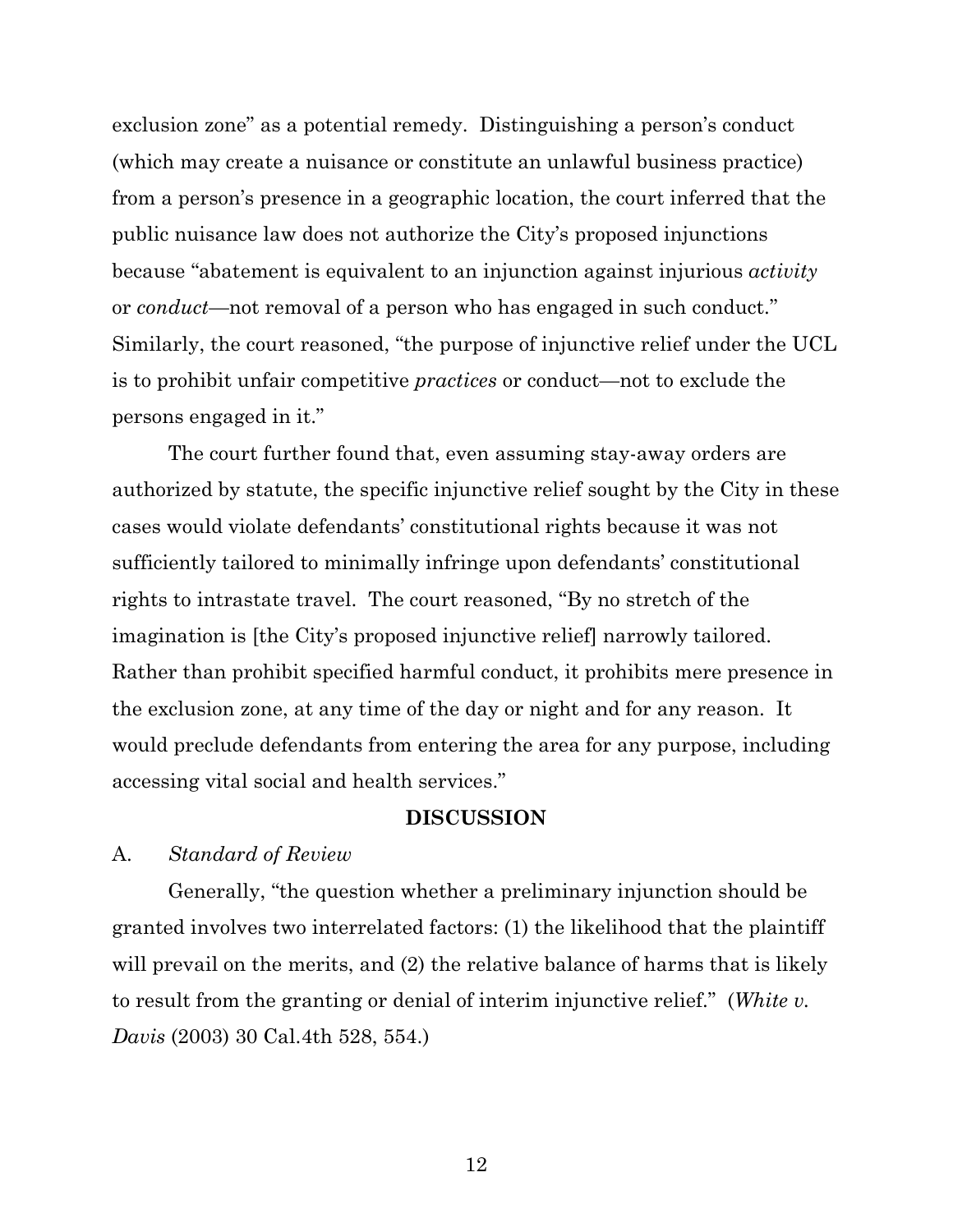On appeal, we accept the trial court's factual findings if they are supported by substantial evidence. We review its decision whether to issue a preliminary injunction for abuse of discretion. We review questions of law de novo. (*People ex rel. Feuer v. FXS Management, Inc.* (2016) 2 Cal.App.5th 1154, 1159.)

## B. *Statutory Authority and Scope of Injunctive Relief*

A "nuisance" is defined by statute to include "[a]nything which is injurious to health, including, but not limited to, the illegal sale of controlled substances." (Civ. Code, § 3479.) A "public nuisance is one which affects at the same time an entire community or neighborhood, or any considerable number of persons, although the extent of the annoyance or damage inflicted upon individuals may be unequal." (*Id*., § 3480.) Civil Code section 3491 provides that the "remedies against a public nuisance" include "[a]batement." " ' "An abatement of a nuisance is accomplished in a court of equity by means of an injunction proper and suitable to the facts of each case." ' " (*People ex rel. Busch v. Projection Room Theater* (1976) 17 Cal.3d 42, 57 (*Projection Room Theater*), italics omitted.)

"[U]nfair competition" includes "any unlawful . . . business act or practice." (Bus. & Prof. Code, § 17200.) The UCL covers " 'anything that can properly be called a business practice and that at the same time is forbidden by law' " (*Barquis v. Merchants Collection Assn.* (1972) 7 Cal.3d 94, 113) and provides, "[a]ny person who engages . . . in unfair competition may be enjoined in any court of competent jurisdiction" (Bus. & Prof. Code, § 17203). Thus, an injunction to abate unlawful activity is an appropriate remedy under both the public nuisance law and the UCL.

The *scope* of injunctive relief available to address a public nuisance or unlawful business practice is limited, however. "It is a familiar doctrine of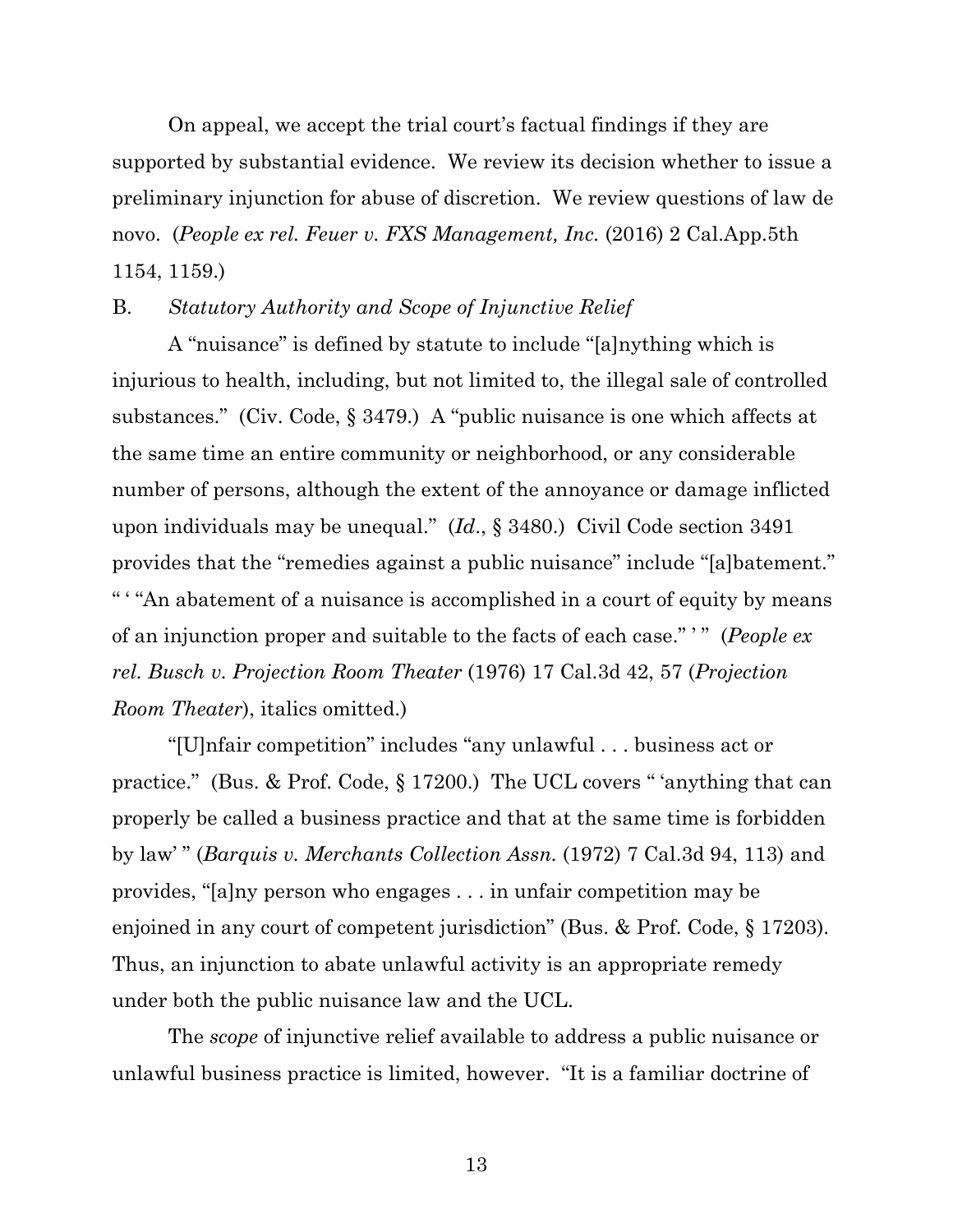equity that the scope of [an] injunction will be limited to the wrongful act sought to be prevented." (*Magill Bros. v. Building Service etc. Union* (1942) 20 Cal.2d 506, 512.) Our high court has cautioned, "Injunctive process ought never to go beyond the necessities of the case." (*Anderson v. Souza* (1952) 38 Cal.2d 825, 840–841 (*Anderson*).) "In fashioning a remedy, a court should 'strive for the least disruptive remedy adequate to its legitimate task' and tailor it to the harm at issue." (*People v. Uber Technologies, Inc*. (2020) 56 Cal.App.5th 266, 313 (*Uber*).)

When a nuisance or unlawful business practice occurs in the operation of a legitimate business, any injunction to address the problem must be narrowly drawn to eliminate the unlawful activity and should not restrict on lawful business activity unless absolutely necessary.<sup>[13](#page-13-0)</sup>

Similarly, when an *individual* creates a nuisance or engages in an unlawful business practice, an injunction against the individual must be limited to addressing the unlawful activity. Perhaps the most closely analogous cases to the City's current action are gang injunctions. In *People ex rel. Gallo v. Acuna* (1997) 14 Cal.4th 1090 (*Acuna*), the City of San Jose brought a public nuisance claim against individual alleged criminal street

<span id="page-13-0"></span><sup>13</sup> In *Anderson*, neighbors brought a nuisance claim based on the operation of an airport. Our Supreme Court explained, "where a legitimate business is being conducted and in the conduct thereof a nuisance has been created and is being maintained, the [injunctive] relief granted should be directed and *confined to the elimination of the nuisance*, unless under the peculiar circumstances of the case the business, lawful in itself, cannot be conducted without creating a nuisance and violating the rights of contiguous property owners." (*Anderson*, *supra*, 38 Cal.2d at p. 841, italics added.) *Uber* involved a UCL claim, and the Court of Appeal stated, "an injunction against legitimate business activities *'should go no further than is absolutely necessary* to protect the lawful rights of the parties seeking such injunction.'" (*Uber*, *supra*, 56 Cal.App.5th at p. 313, italics added.)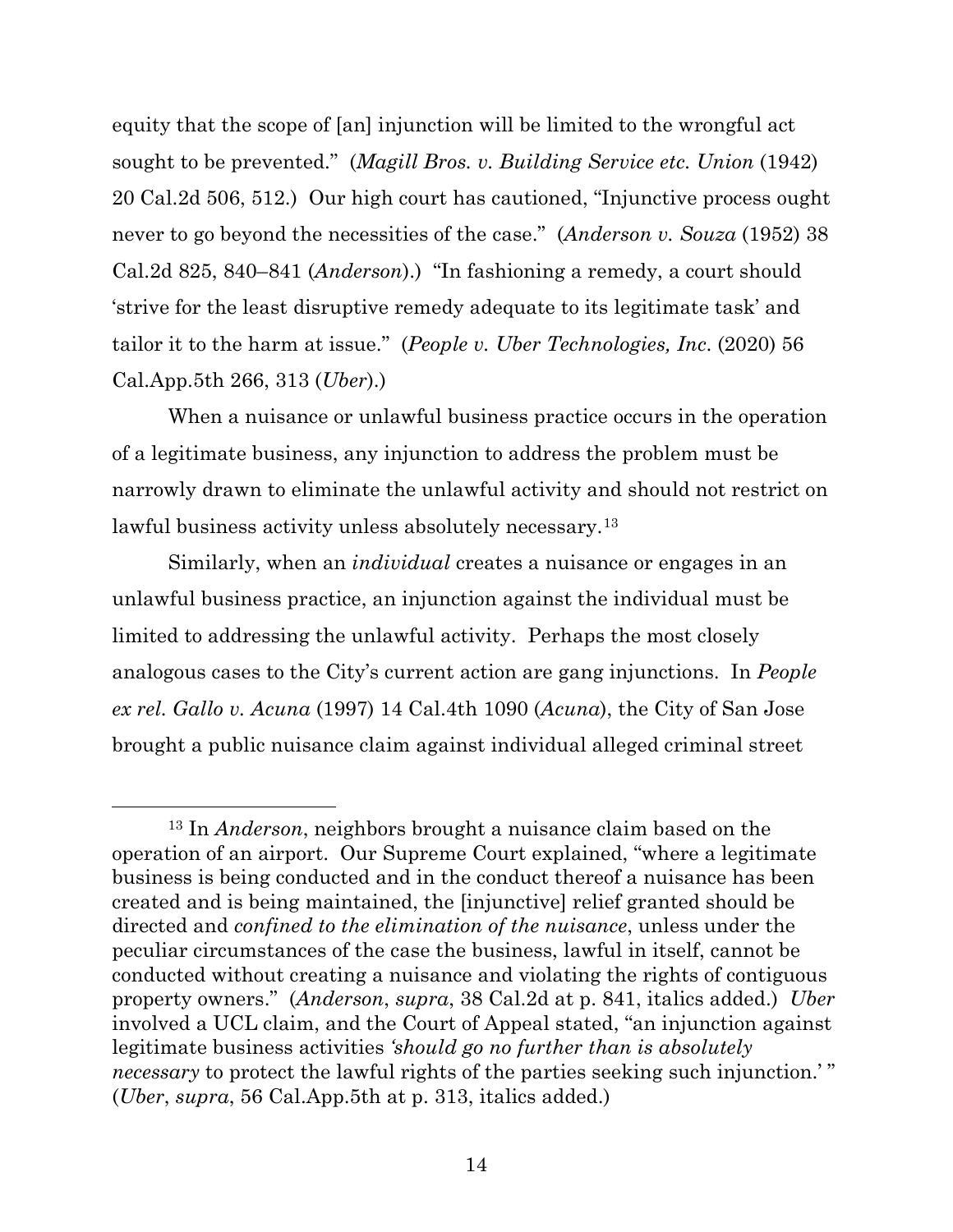gang members. The lower court entered a preliminary injunction prohibiting the defendants from engaging in certain activities in a four-block neighborhood, and the defendants challenged some of the restrictions. (*Id*. at p. 1100.) The California Supreme Court explained that, in "considering the *limitations on the scope*" of the preliminary junction, its first task was to decide, "whether the *activity enjoined* . . . reasonably *falls within* the statutory definition of a *public nuisance* . . . ." (*Id*. at p. 1120, italics added.) In other words, the scope of an injunction against an individual generally should be limited to enjoining his or her unlawful activity.

It is possible to enjoin an individual's lawful activity that is not in itself a nuisance or unlawful business practice, but this is *extraordinary* relief. In another gang injunction case, the defendant was enjoined from engaging in "particular gang-related activity in the target area," including "a host of noncriminal, usually innocuous and wholly ordinary activities, e.g., drinking alcoholic beverages, possessing a glass bottle or a baseball bat or a marker pen or a screwdriver or wire cutters." (*People v. Englebrecht* (2001) 88 Cal.App.4th 1236, 1256.) The Court of Appeal observed, "While it may be lawful to restrict such activity, it is also extraordinary. The government, in any guise, should not undertake such restrictions without good reason and without firmly establishing the facts making such restrictions necessary." (*Ibid*.)

Any injunctive relief in these cases, therefore, must be tailored to addressing the public nuisance or unlawful business practice the trial court finds defendants have engaged in and should not restrict defendants' lawful activities unless the City firmly establishes facts showing that the proposed restrictions are necessary to prevent the unlawful conduct at issue.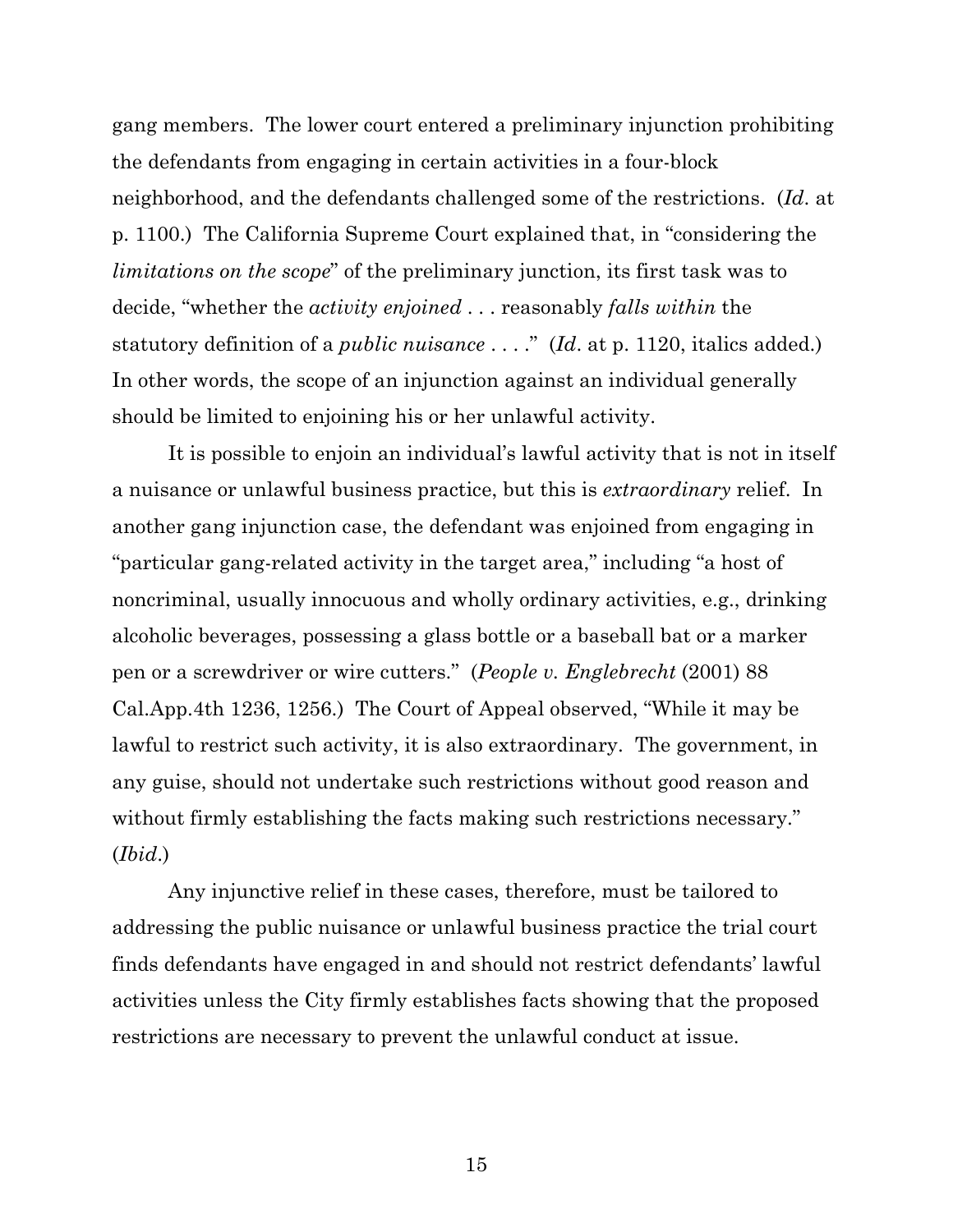#### C. *Availability of Stay-Away Orders Under the Statutes*

Here, the trial court recognized injunctive relief is available under the public nuisance law and the UCL and, for example, "[t]here is no question that a court may enjoin the illegal sale of drugs." But the court correctly observed the particular injunctive relief the City requested is unprecedented under California law. The parties have not cited, and we have not found, any case in California upholding the use of a neighborhood-wide exclusion zone as injunctive relief to abate a public nuisance or address an unfair business practice.

As we have described, the trial court went on to decide that the broad stay-away orders the City seeks are not simply unprecedented, they are *not permitted* under the statutes. The City contends the court erred in concluding that stay-away orders are not potential equitable remedies under either the public nuisance or UCL statutes. The City relies on the principle that courts generally have broad power to abate nuisances and fashion relief under the UCL, although the examples the City relies on are not particularly apt.

Discussing nuisances, the City cites cases in which structures were ordered to be demolished and removed because the structures themselves constituted nuisances (e.g., *Golden Gate Water Ski Club v. County of Contra Costa* (2008) 165 Cal.App.4th 249, 253–254, 266; *People v. Wheeler* (1973) 30 Cal.App.3d 282, 285, 292, 299) and Civil Code section 3495, which provides, "Any person may abate a public nuisance which is specially injurious to him by removing, or, if necessary, destroying the thing which constitutes the same, without committing a breach of the peace, or doing unnecessary injury." The City also cites statutes that authorize the closure of buildings or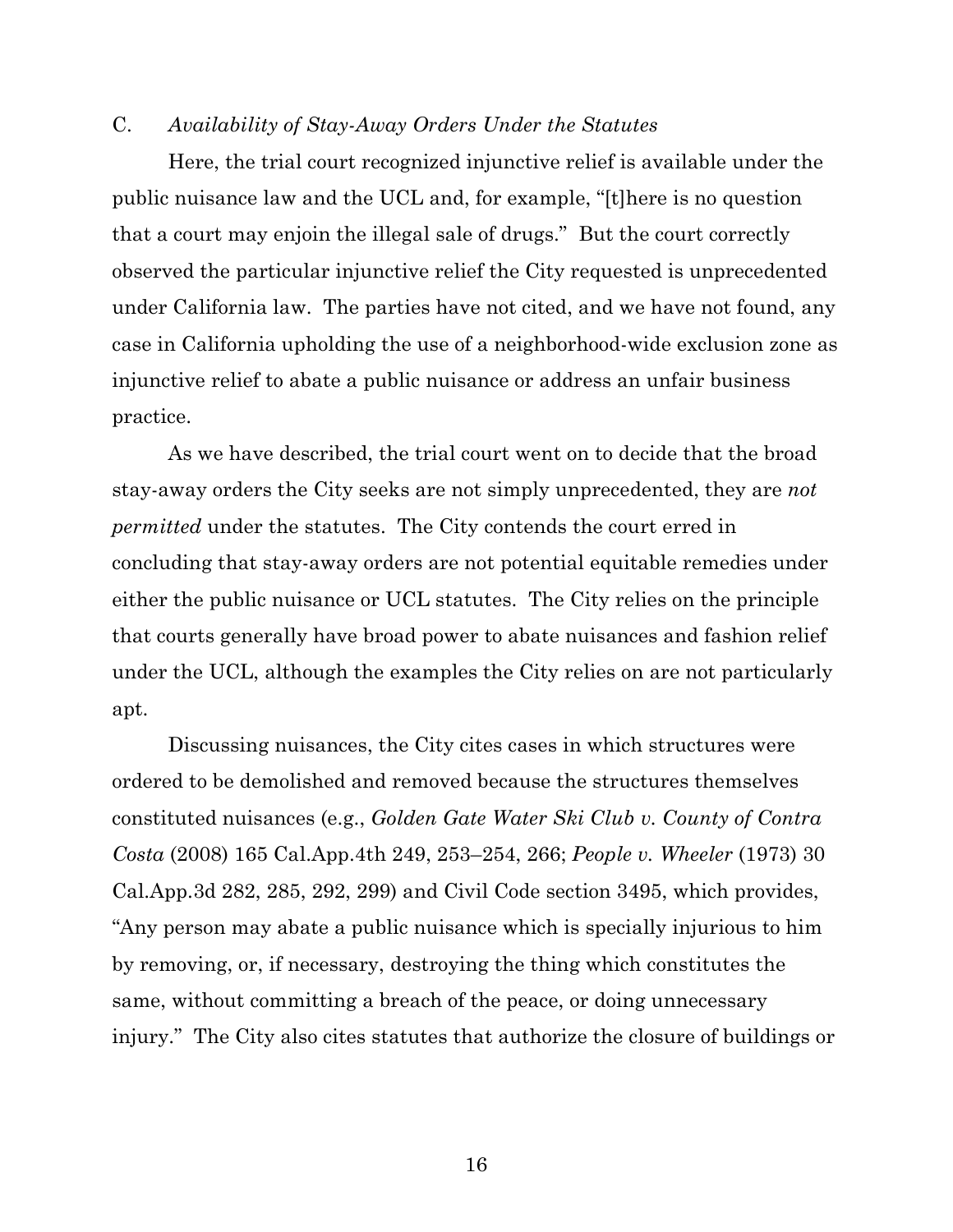places that constitute particular types of nuisances.[14](#page-16-0) (See Pen. Code, § 11230, subd. (a); Health and Saf. Code, § 11573.5.) Although the City concedes that these statutes do not apply in the cases now before us, it asserts they are "illustrative of the expansive powers granted courts to address and abate nuisances." The City suggests, "If courts are authorized to raze entire buildings to abate a nuisance, surely, they can prohibit individuals from coming to a location to engage in illegal activity." We find this argument less than persuasive. It goes without saying that human beings do not constitute nuisances in themselves and that things do not have the same rights as individuals. That a "thing" (Civ. Code, § 3495) constituting a nuisance can be removed and destroyed or a nuisance building can be shut down sheds no light on the limits of a court's power to curtail a person's freedom of movement generally when that person has been found to have created a public nuisance by their unlawful conduct.

Discussing the UCL, the City quotes *Hewlett v. Squaw Valley Ski Corp.*  (1997) 54 Cal.App.4th 499, 540 (*Hewlett*), which described the remedial power of Business and Professions Code section 17203 as " 'extraordinarily broad' " and observed, "Injunctive relief 'may be as wide and diversified as the means employed in perpetration of the wrongdoing.'" But nothing about the facts of that case suggests that a neighborhood-wide stay-away order against an

<span id="page-16-0"></span><sup>&</sup>lt;sup>14</sup> The City cites laws that define as nuisances any building or place used for illegal gambling, lewdness, or prostitution (Pen. Code, § 11225) and any building or place used for unlawfully selling storing or manufacturing any controlled substance is a nuisance (Health and Saf. Code, § 11570). Under these laws, the building or place may be closed to abate the nuisance. (Pen. Code, § 11230, subd. (a); Health and Saf. Code, § 11573.5.) These statutes are not at issue in this case and do not form the basis for the relief the City seeks.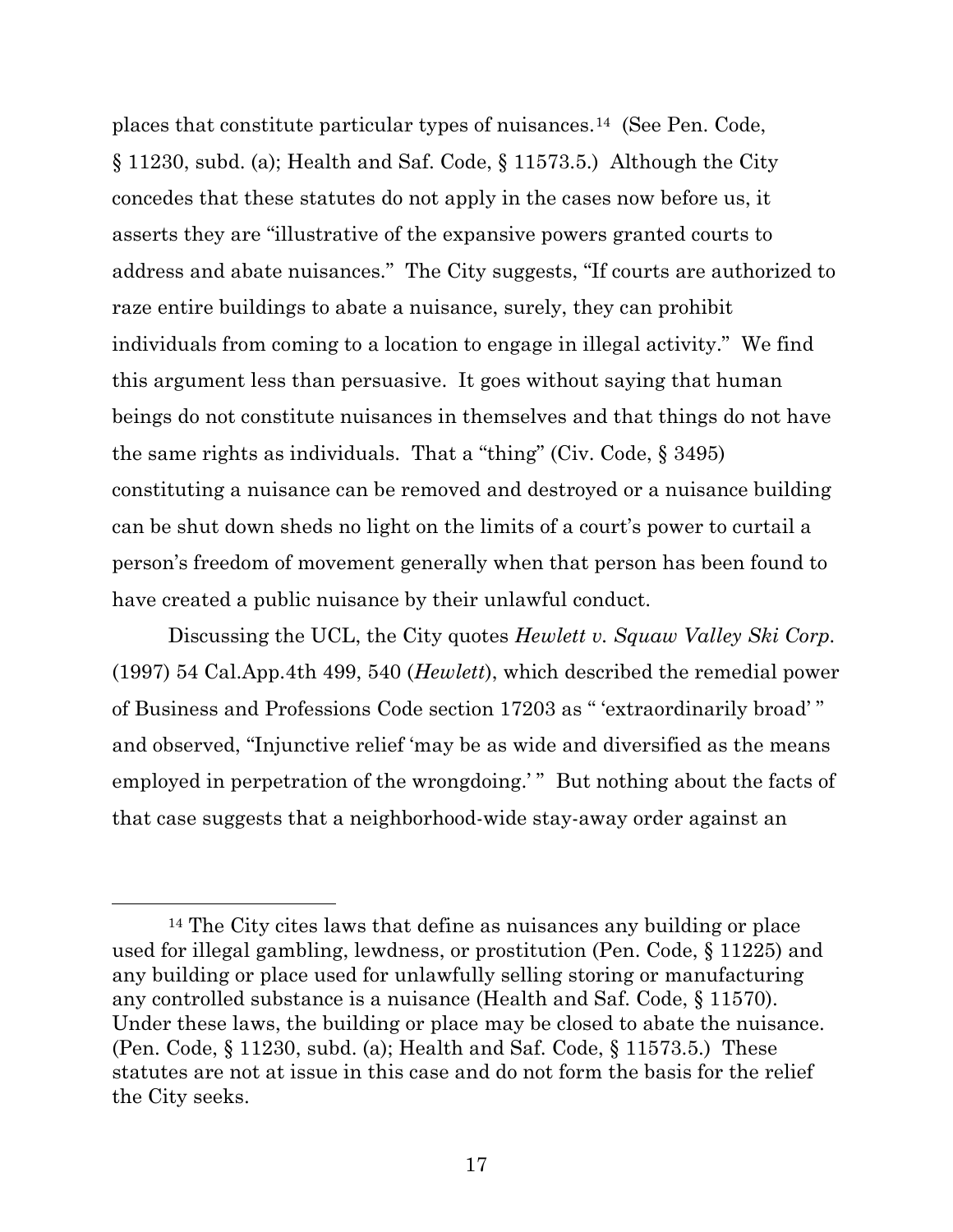individual would be an available remedy for unfair business practices.[15](#page-17-0) The City describes *People ex rel. City of Santa Monica v. Gabriel* (2010) 186 Cal.App.4th 882 (*Gabriel*) as demonstrating that a UCL injunction may exclude "the violator from the scene of their earlier violations and victims." There, the City of Santa Monica filed a UCL action against a landlord alleging the landlord sexually harassed a tenant, entered tenants' units without permission, and rented uninhabitable space as living quarters." (*Id*. at p. 884.) The trial court found the allegations true and ordered the defendant " 'to have no contact with any past, present or future tenants,' " and " 'not to enter any rental unit, either occupied or vacant, unless accompanied by a member of the management company and with good cause.' " (*Id*. at p. 886.) The defendant did not challenge this order on appeal,[16](#page-17-1) and it is well established that "a case is authority only for a proposition actually considered and decided therein." (*In re Chavez* (2003) 30 Cal.4th 643, 656.) However even considering the injunctive relief in *Gabriel* as an example of a UCL remedy, it shows at most that a no-contact order to

<span id="page-17-0"></span><sup>15</sup> In *Hewlett*, the Placer County District Attorney alleged a ski resort engaged in unlawful business practices by cutting down trees in violation of the Forest Practice Act. (*Hewlett*, *supra*, 54 Cal.App.4th at p. 509.) The trial court found the resort violated the Forest Practice Act and enjoined the resort from any tree cutting and prohibited further development. (*Id*. at pp. 509– 510, 517.) On appeal, the resort challenged the injunctive relief ordered, and it was in this context that the appellate court made its observations about the breadth of trial court remedial powers under the UCL. But the injunction at issue enjoined the resort's unlawful conduct of cutting trees. It did not prohibit alleged wrongdoers from entering their own property.

<span id="page-17-1"></span><sup>16</sup> Instead, the landlord unsuccessfully argued sexual harassment of a tenant is not a business practice and successfully challenged an award of attorney's fees as unauthorized under the UCL. (*Gabriel*, *supra*, 186 Cal.App.4th at pp. 887, 889.)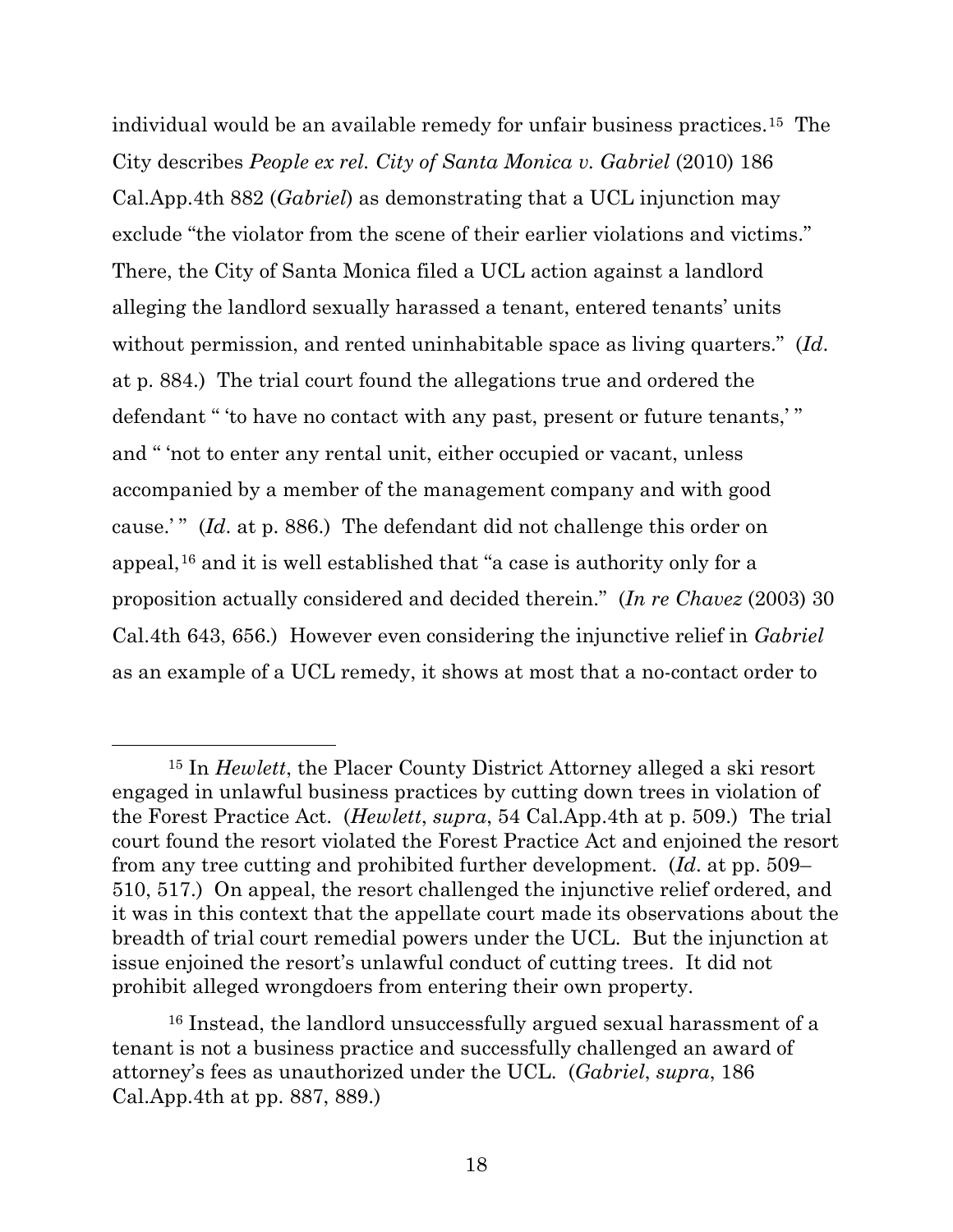protect individual victims may be an available remedy in the appropriate case, not that an order to stay away from an area is authorized. The *Gabriel* defendant was not prohibited altogether from going to the area where the rental property was located. He was only prohibited from entering a rental unit without a manager present and without good cause after the court found that he committed UCL violations by entering tenants' units without permission in the past.

Still, the fact that a remedy has not been ordered before does not mean it is not allowed. While it is true that the City has not definitively established that stay-away orders are statutorily authorized, defendants have not convinced us stay-away orders are necessarily prohibited either. Thus, we cannot affirm the trial court's order on the ground the public nuisance and UCL statutes *categorically* prohibit stay-away orders.

### D. *Constitutional Considerations*

Next, we consider the trial court's alternative basis for denying the City's motions—that the proposed injunctions would violate defendants' constitutional rights because they are not narrowly tailored to the circumstances of these cases.

Any injunctive relief must, of course, comply with our state and federal constitutions. (See *Projection Room Theater*, *supra*, 17 Cal.3d at p. 55 ["the California public nuisance statutes must be enforced in such a way as to operate in a constitutional fashion"].) Here, the trial court determined that, even if the remedy were authorized by the public nuisance or UCL statutes, the City's proposed injunctive relief would violate defendants' constitutional right to intrastate travel.

"The right of intrastate travel has been recognized as a basic human right protected by article I, sections 7 and 24 of the California Constitution."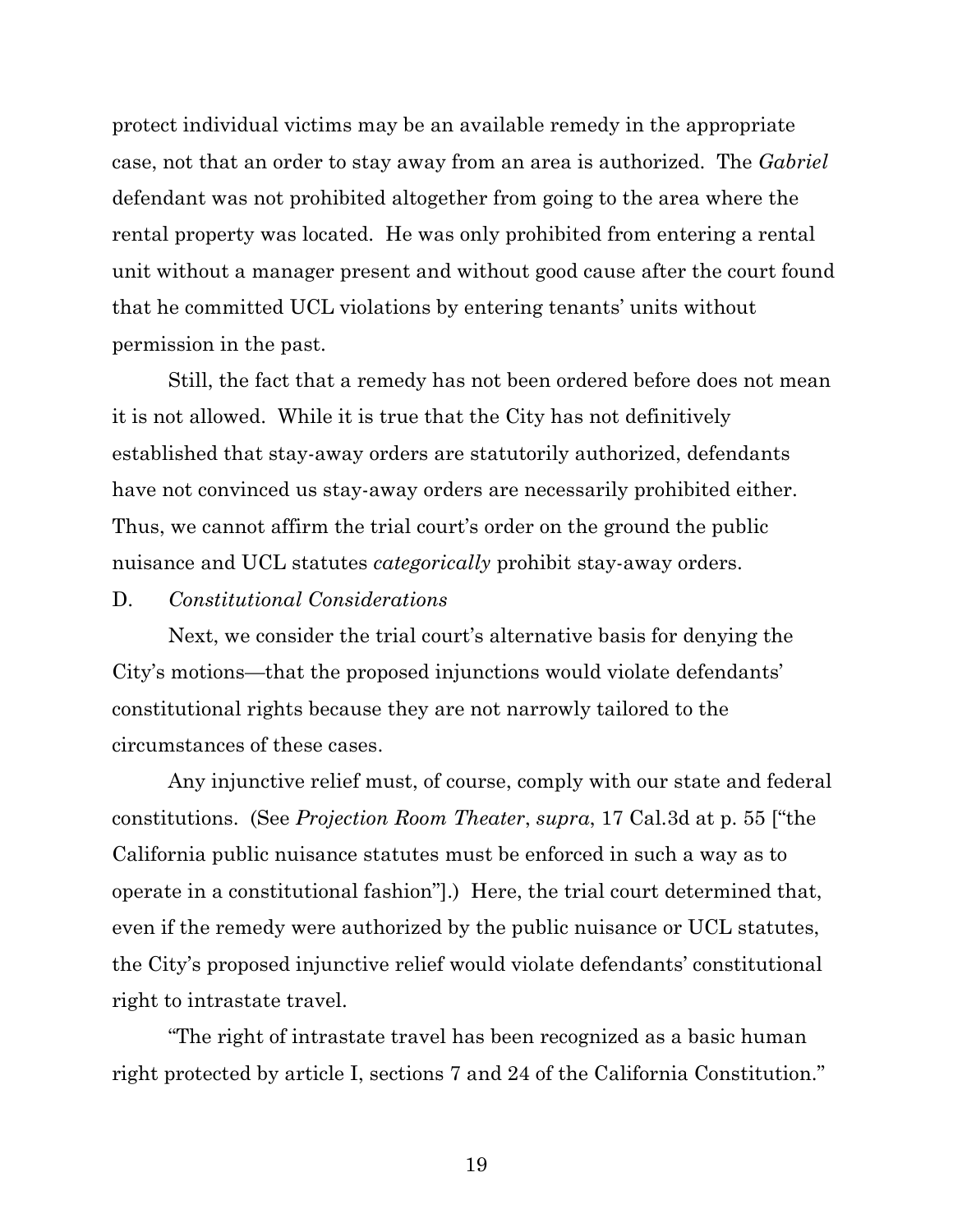(*Tobe v. City of Santa Ana* (1995) 9 Cal.4th 1069, 1100, citing *In re White* (1979) 97 Cal.App.3d 141.) And the United States Supreme Court has observed, "[T]he freedom to loiter for innocent purposes is part of the 'liberty' protected by the Due Process Clause of the Fourteenth Amendment. We have expressly identified this 'right to remove from one place to another according to inclination' as 'an attribute of personal liberty' protected by the Constitution." (*City of Chicago v. Morales* (1999) 527 U.S. 41, 53.) The right to intrastate travel is based on its necessity for daily life. It has been said, "The right to travel locally through public spaces and roadways—perhaps more than any other right secured by substantive due process—is an everyday right, a right we depend on to carry out our daily life activities. It is, at its core, a right of function." (*Johnson v. City of Cincinnati* (6th Cir. 2002) 310 F.3d 484, 498 (*Johnson*).)[17](#page-19-0)

As a preliminary matter, the City suggests the trial court applied the incorrect level of scrutiny in evaluating the constitutionality of the proposed injunction. The City argues the correct standard for assessing the

<span id="page-19-0"></span><sup>&</sup>lt;sup>17</sup> Although the United States Supreme Court has not explicitly recognized a federal constitutional right to intrastate travel, the federal right was recognized by the Sixth Circuit Court of Appeals in *Johnson*. (310 F.3d at pp. 487–488, 498, 502–505 [concluding an ordinance banning individuals arrested for drug offenses from "drug exclusion zones" violated the right to intrastate travel of plaintiffs subject to the ordinance]; see also *Ramos v. Town of Vernon* (2d Cir. 2003) 353 F.3d 171, 176 ["The right to intrastate travel, or what we sometimes will refer to as the right to free movement, has been recognized in this Circuit"]; *Lutz v. City of York* (3d Cir. 1990) 899 F.2d 255, 267 [recognizing the Due Process Clause protects the right to intrastate travel]; but see *McGraw v. City of Oklahoma City* (10th Cir. 2020) 973 F.3d 1057, 1081 [while acknowledging that several "circuits have explicitly held that a fundamental right to the freedom of movement exists" the Tenth Circuit Court of Appeals has "concluded that the fundamental right to freedom of movement 'appl[ies] only to *interstate* travel' "].)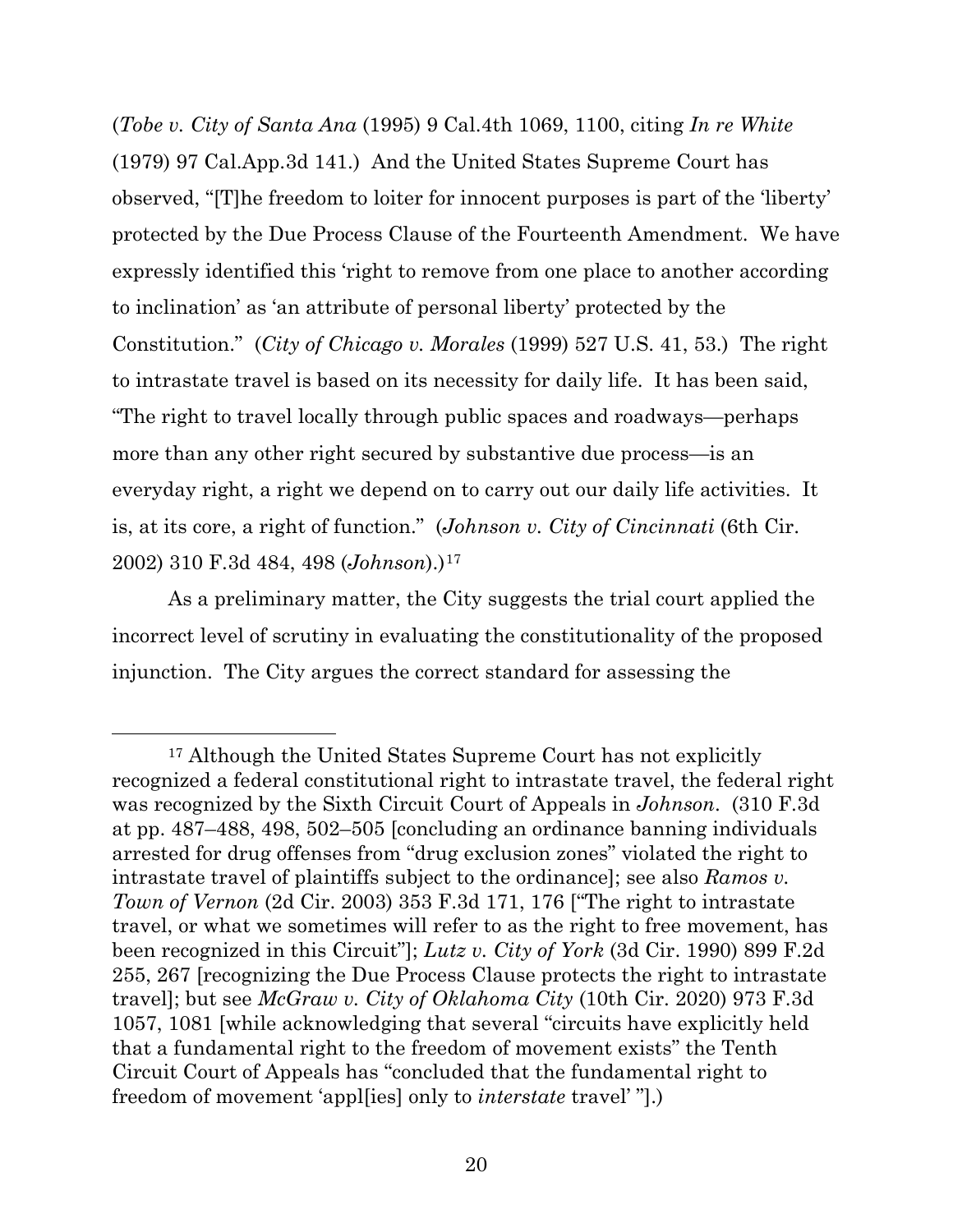constitutionality of the proposed injunctions is the standard used in probation condition cases such as *People v. Smith* (2007) 152 Cal.App.4th 1245. In *Smith*, the court held, "Probation conditions restricting a probationer's exercise of his constitutional rights are upheld only if narrowly drawn to serve the important interests of public safety and rehabilitation, *and* if they are 'specifically tailored to the individual probationer.'" (*Id.* at p. 1250.)

Defendants contend that the correct level of scrutiny is strict scrutiny (i.e., "narrowly tailored to promote a compelling governmental interest") because the proposed injunctions impinge on defendants' fundamental right to travel. (*Nunez by Nunez v. City of San Diego* (9th Cir. 1997) 114 F.3d 935, 944, 946 [applying strict scrutiny review to a curfew ordinance challenged on the ground it infringed on "fundamental rights" of "the right of free movement and the right to travel"]; see *Thompson v. Mellon* (1973) 9 Cal.3d 96, 102 [applying strict scrutiny test to durational residence requirements for candidacy for public office because "such restrictions on the right to be a candidate impinge on . . . fundamental rights, [including] . . . the right to travel"].)

We need not decide this question, however, because the trial court applied the standard the City advocates and still determined the proposed injunctions would impermissibly infringe the constitutional right to travel. The trial court wrote, " '[a] *probation condition* that imposes limitations on a person's constitutional rights must closely tailor those limitations to the purpose of the condition to avoid being invalidated as unconstitutionally overbroad.'" (*In re Sheena K.* (2007) 40 Cal.4th 875, 890.) The broad relief the People seek here—a preliminary injunction prohibiting defendants from entering an entire neighborhood of San Francisco—sweeps far more broadly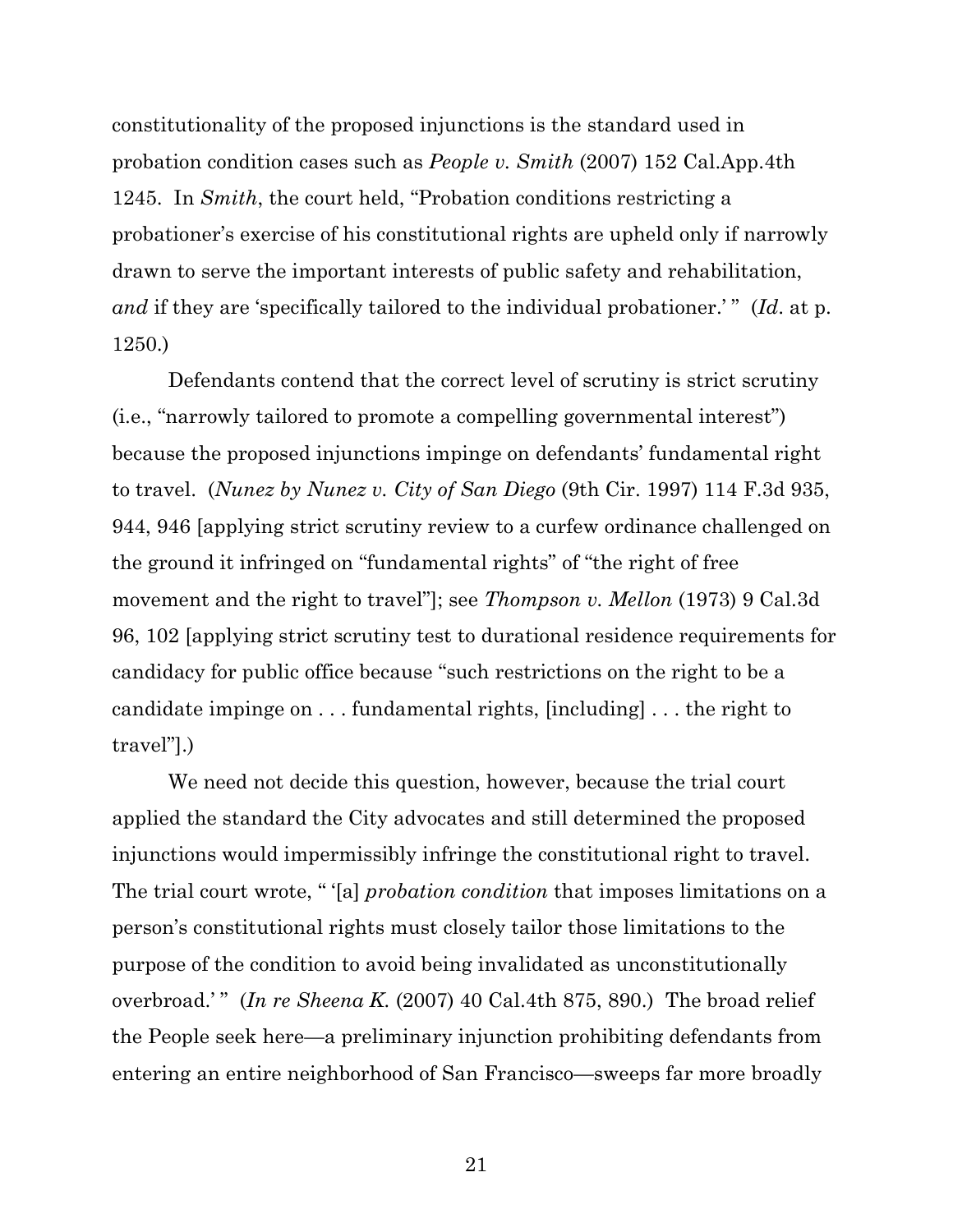than the stay-away order from a single chain of stores involved in [*People v*.] *Moran*.<sup>[[18\]](#page-21-0)</sup> By no stretch of the imagination is it narrowly tailored." (Italics added.) Thus, the court found, even under the more lenient standard used for probation conditions imposed on individuals who have been convicted of crimes, the City's proposed injunctions would violate defendants' constitutional right to intrastate travel.

The City next asserts that the trial court erred by "fail[ing] to consider the 'fit' between the proposed restriction, [defendants]' misconduct, and the nuisance conditions in the Tenderloin community." We see no basis for this assertion. The trial court explicitly found the injunctive relief sought by the City was "[b]y no stretch of the imagination . . . narrowly tailored," because,

<span id="page-21-0"></span><sup>18</sup> The City had cited *People v. Moran* (2016) 1 Cal.5th 398, for the proposition that a stay-away order's "incidental effect of precluding a defendant from traveling within the stay-away area" would not violate a constitutional right to travel. In *Moran*, the defendant stole items from a Home Depot store and, in a plea deal, agreed to the probation condition that he not enter any Home Depot store or adjacent parking lot in the state of California. (*Id*. at p. 401.) Addressing the defendant's subsequent challenge to the probation condition as violating his right to travel, the California Supreme Court concluded, "The effort fails, as the condition *simply does not implicate his constitutional travel right*. Indeed, one struggles to perceive how the condition curtails his right to free movement in any meaningful way. Although defendant argues he is prohibited 'from entering large areas of the state' and from 'shopping or working in any store that shares a parking lot with a Home Depot,' that surely is an exaggeration. He remains free to drive on any public freeway, street or road, use public transportation, work (except in Home Depot stores), shop, visit the doctor's office, attend school, enjoy parks, libraries, museums, restaurants, bars, clubs, and movie theaters. He may—without violating the challenged condition—freely move about his community, the city, and the State of California. In short, the restriction on [the defendant's] movement imposed by the probation condition is too de minimis to implicate the constitutional travel right." (*Id*. at p. 407, italics added.)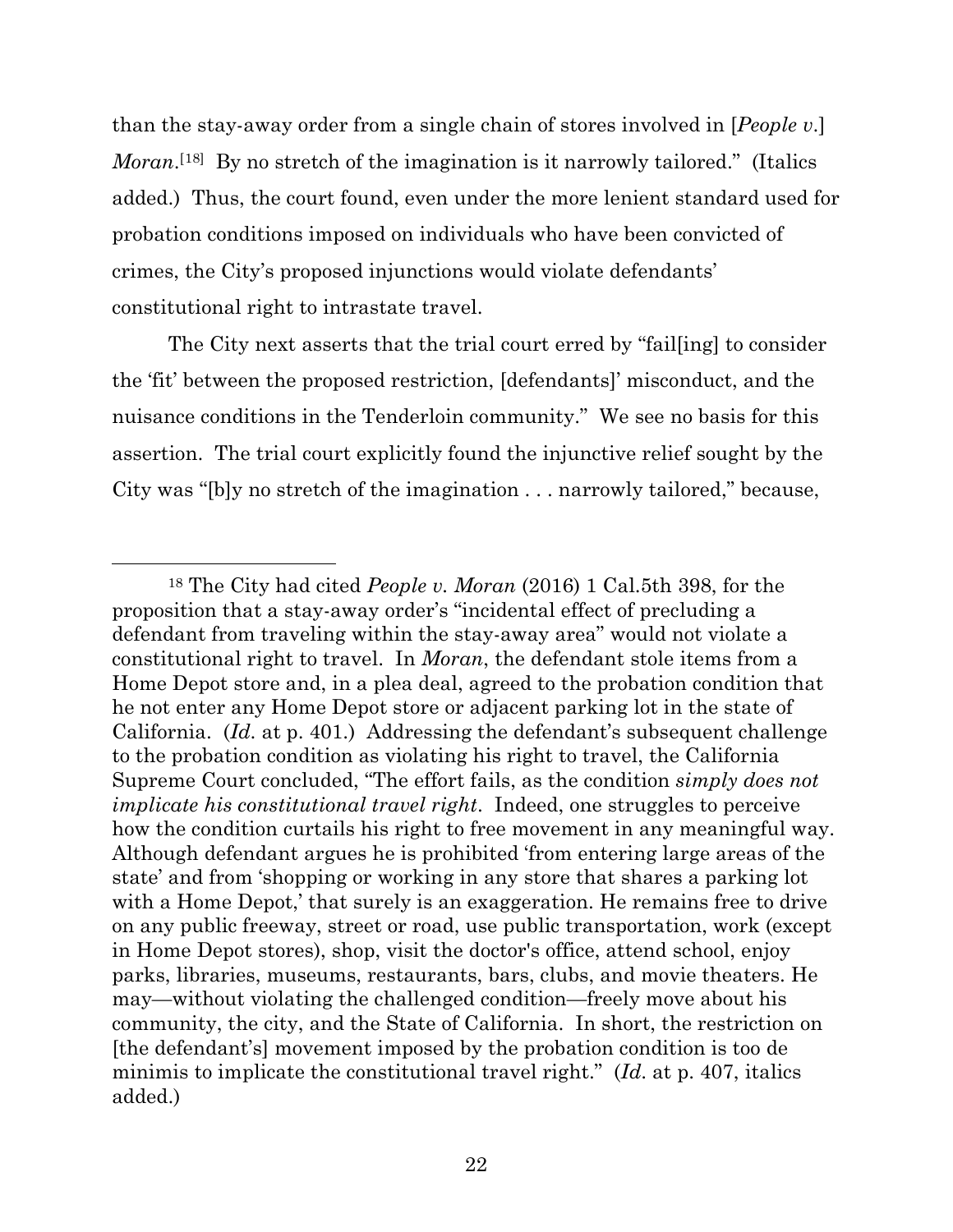"[r]ather than prohibit specified harmful conduct, it prohibits mere presence in the exclusion zone, at any time of the day or night and for any reason . . ., including accessing vital social and health services." In this way, the trial court found, based on the evidence before it, that the proposed 50-block stayaway orders were not necessary to address the harm caused by defendants. The record showed that each defendant was arrested in a small area within the proposed abatement area, and the trial court reasonably could have determined that the exclusion zone was unnecessarily large or its borders unnecessarily kept these defendants from accessing public transit and health and social services. Although the City contends these defendants have no reason to ever even be in the 50-square-block Tenderloin neighborhood except to sell drugs there was evidence that many community resources and government agencies are located in the Tenderloin, and the trial court certainly was not required to discredit defendants' statements that they were interested in taking advantage of the employment, treatment, housing, and health services available in the 50-square-block neighborhood.<sup>[19](#page-22-0)</sup>

We have rejected the City's legal claims that the trial court applied the incorrect level of scrutiny and that it failed to consider the "fit" between the proposed restrictions and harm at issue. What remains is the trial court's determination, based on the evidence presented, that the City's proposed injunctions are not sufficiently narrowly tailored to address the harm at issue to pass constitutional muster. Although the City continues to argue that the proposed injunctions *are* narrowly drawn, to establish reversible error, the

<span id="page-22-0"></span><sup>&</sup>lt;sup>19</sup> Moreover, the " 'right to remove from one place to another according to inclination' [i]s 'an attribute of personal liberty' protected by the Constitution" (*City of Chicago v. Morales*, *supra*, 527 U.S. at p. 53), and it is not normally an individual's burden to show she has a reason or purpose for traveling from place to place.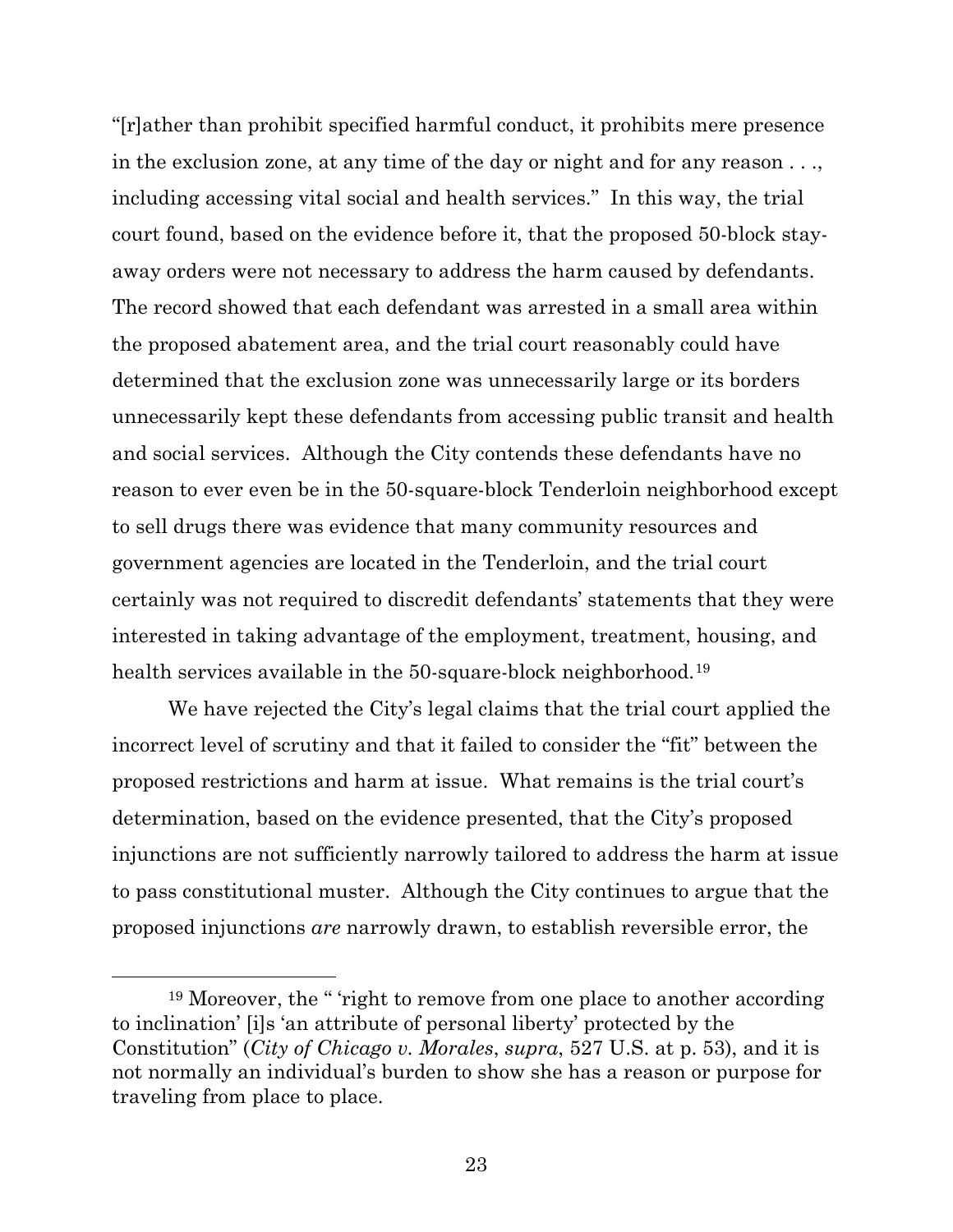City must show the trial court's contrary factual findings are unsupported by substantial evidence. (*People ex rel. Feuer v. FXS Management, Inc., supra,* 2 Cal.App.5th at p. 1159.) That it has simply failed to do. We defer to the trial court's factual findings even when they are applied to constitutional concerns. (See *Acuna*, *supra*, 14 Cal.4th at pp. 1121–1122 [considering a constitutional challenge to a gang injunction provision, the California Supreme Court "defer[red] to the superior knowledge of the trial judge" on the question whether a lesser restriction would be reasonable.]) Therefore, we will not disturb the trial court's ruling on the City's motions for preliminary injunctions.

We close by observing that we do not minimize the serious and pervasive harm caused by the flood of street-level drug sales in the Tenderloin. We are mindful of, and sympathetic to, the challenges faced by the City in addressing the issues of illegal drug sales, drug use, and the drugrelated health crisis and its effects on the people who live and work in the neighborhood. That said, we hold—and it is all we hold—that the City has not shown the trial court erred in denying the City's requested interim relief against these four defendants.

## **DISPOSITION**

The order denying the motions for preliminary injunctions is affirmed.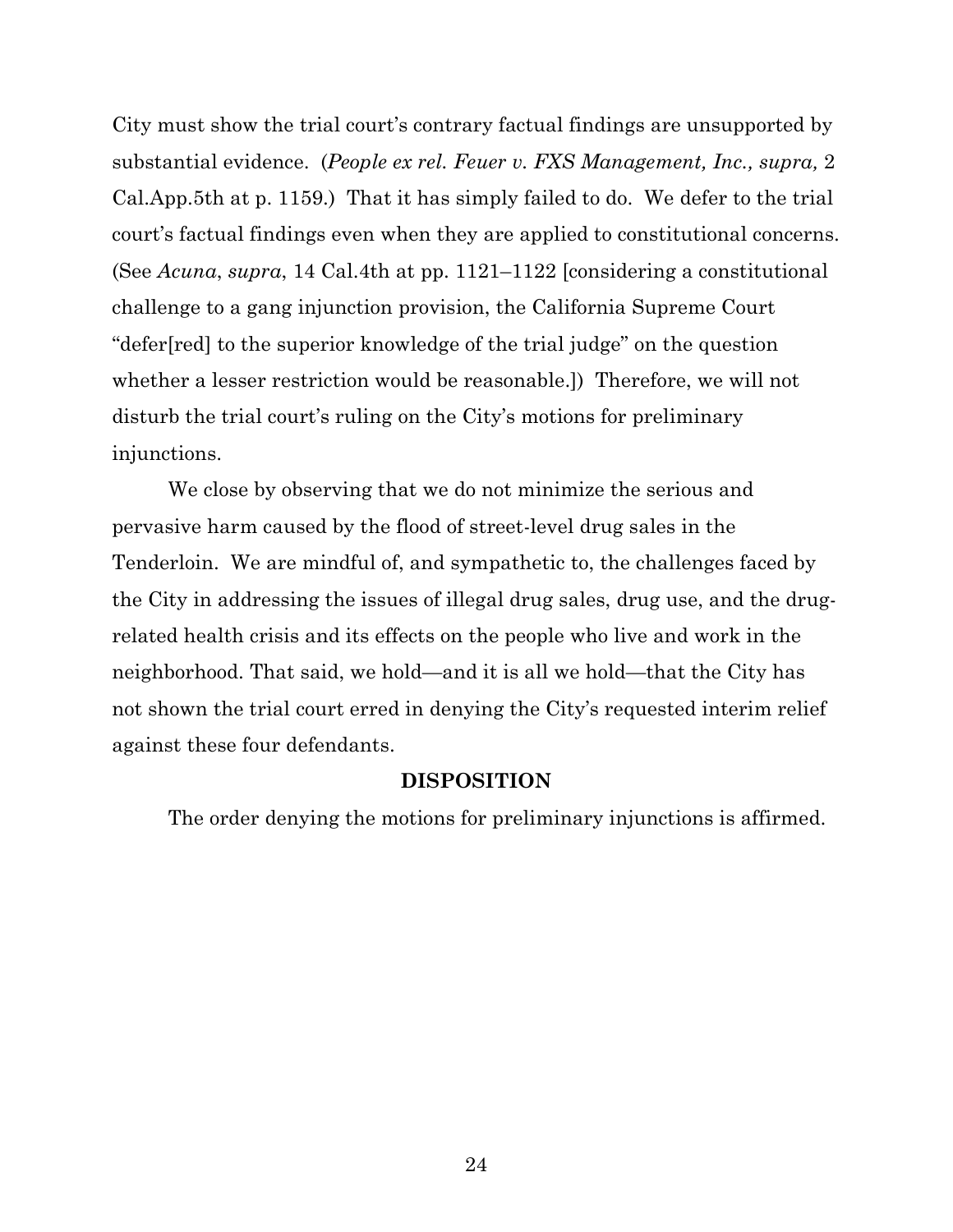Miller, J.

\_\_\_\_\_\_\_\_\_\_\_\_\_\_\_\_\_\_\_\_\_\_\_\_\_

WE CONCUR:

Richman, Acting P.J.

\_\_\_\_\_\_\_\_\_\_\_\_\_\_\_\_\_\_\_\_\_\_\_\_\_

\_\_\_\_\_\_\_\_\_\_\_\_\_\_\_\_\_\_\_\_\_\_\_\_\_

Stewart, J.

A162872, *People v. Padilla-Martel*; A162873, *People v. Zelaya*; A162874, *People v. Sanchez*; A162875, *People v. Aguilar-Benegas*